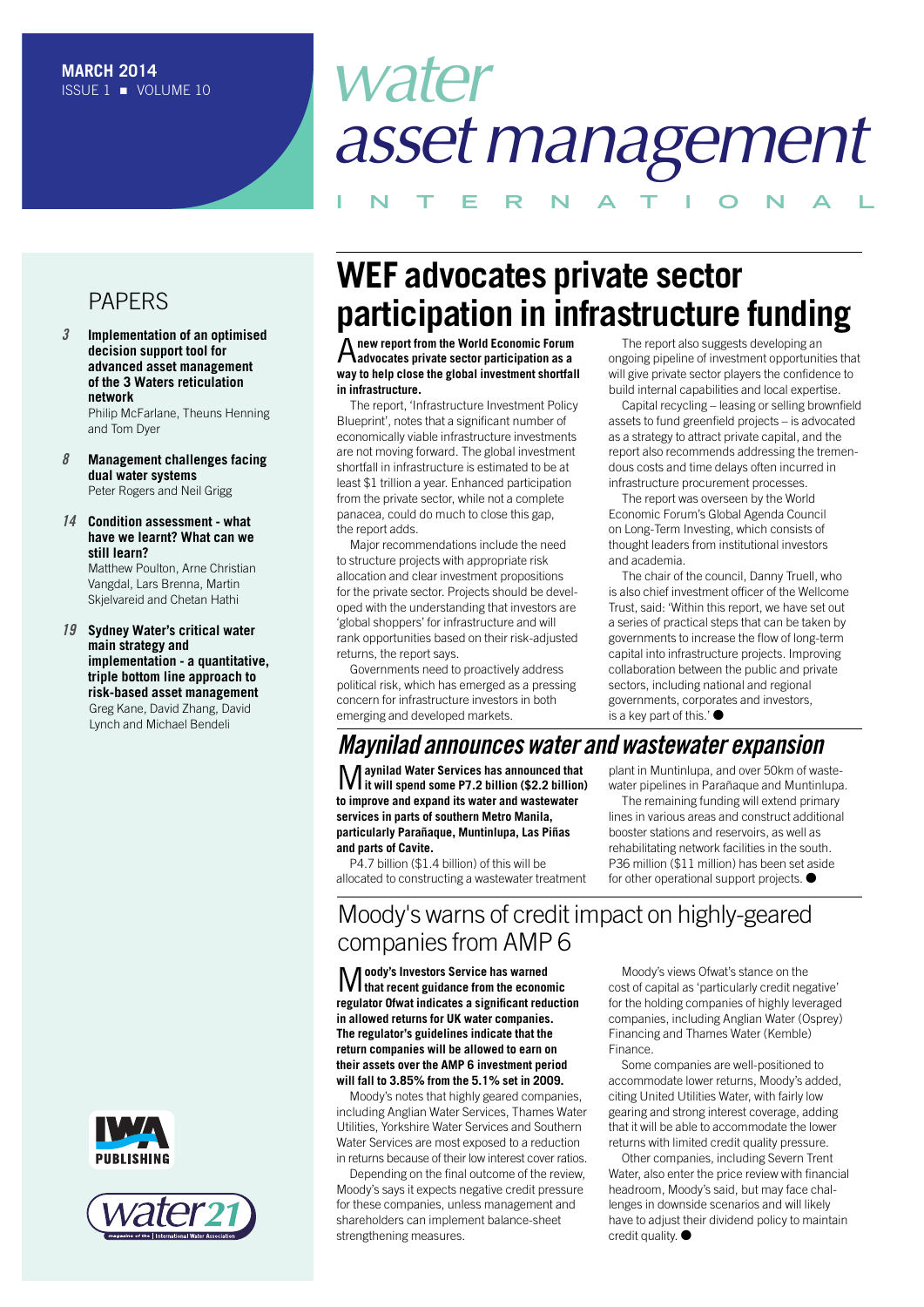#### *water assetmanagement* **I N T E R N A T I O N A L**

EDITORIAL

**Editors**

Dr John Bridgeman j.bridgeman@bha

Professor Stewart Burn stewart.burn@csiro.au

Mr Scott Haskins scott.haskins@CH2M.com

Dr Shiv Iyer shivprakash.iyer@gmail.com

### **Water Asset Management International is an international newsletter on asset management in water and wastewater utilities. The focus of the newsletter is** on the strategic aspects of this developing<br>field, providing utilities with international<br>perspectives on infrastructure planning<br>and maintenance as they seek to deliver **cost-effective services to their customers.**

Instructions for authors are available at: www.iwaponline.com/wami/default.htm

Papers for consideration should be submitted to the editors or to:

Catherine Fitzpatrick Publishing Assistant cfitzpatrick@iwap.co.uk

#### PUBLISHING

**Associate Publisher** Keith Hayward khayward@iwap.co.uk

**Publisher** Michael Dunn

Water Asset Management International is published four times a year (March, June, April, December) by IWA Publishing. Statements made do not represent the views of the International Water Association or its Governing Board.

## **IWA Publishing Alliance House, 12, Caxton Street,**

**London SW1H 0QS, UK** Tel: +44 (0)20 7654 5500 Fax: +44 (0)20 7654 5555 Email: publications@iwap.co.uk Web: www.iwapublishing.com

#### SUBSCRIPTIONS

Water Asset Management International is available as either a print or an online subscription.

2014 price (4 issues): £282 / €426 / \$562 (IWA members: £217 / €326 / \$413)

#### **Contact**

Portland Customer Services Commerce Way, Colchester, CO2 8HP, UK Fax: +44 (0)1206 79331 Email: sales@portlandpress.com

**Or visit:** www.iwaponline.com/ wami/subscriptions.htm

# **Design & print** Designer: David Parry

Printed by Hobbs The Printers, UK

ISSN (print): 1814-5434 ISSN (online): 1814-5442

© IWA Publishing 2014

# *ADB provides extra funding for Kathmandu water project*

T**he Asian Development Bank (ADB) is to provide an extra \$25 million to the government of Nepal to enable it to complete the Melamchi tunnel, alleviating a severe water shortage in the Kathmandu valley.**

**NEWS**

ADB approved a restructured \$137 million loan in February 2008 for the then \$317 million Melamchi water supply project, but the completion was delayed by political and economic uncertainties in Nepal, changes to the project design, and, later, the need to find a new contractor to complete the tunnel construction.

The extra funds, along with an extra \$13.1 million from the government of Nepal, means the overall cost is now estimated at \$355.4 million. Under the project, Italian construction company Cooperativa Muratori e Cementisti di Ravenna will complete the 27.5km Melamchi

tunnel by the end of September 2016.

The tunnel will take 170MLD of water from the Melamchi river to Kathmandu. A Japan International Cooperation Agency-financed water treatment plant is being constructed in Sundarijal on the outskirts of the city, which will treat the water brought through the Melamchi tunnel.

Improvements to the Kathmandu Valley water transmission and distribution network are also under way, with the help of an \$80 million ADB loan, to take water from the treatment plant to households and reduce leakage.

The ADB approved another \$80 million loan in April 2013 to expand and rehabilitate the sewerage network and build wastewater treatment plants to treat more than 90MLD of wastewater in the Kathmandu Valley. ●

# *NRDC poll finds Californian votersfavour localsupply strategies*

T**he Natural Resources Defense Council (NRDC) has revealed that a new poll conducted on its behalf reveals Californian voters are more concerned about the drought than any other major issue, and an 'overwhelming' majority favour strategies to make local supplies go further, including recycling, rainwater harvesting and efficiency measures.**

Ann Notthoff, NRDC California advocacy director, said: 'Californians are united in their desire for concrete long-term solutions to our water needs. It's time to embrace and implement water-smart strategies that ensure we make the most of every drop.

By a margin of 74% to 17%, Californians think the best way to deal with the drought is to develop local supplies of water rather than expand water imports. In addition, 77% of voters would be willing to pay more on their water bill in order to increase

sustainable local water supplies.

The poll also found that a very strong majority of Californians support, and are willing to pay for, a range of local water resiliency efforts including cleaning up locally-contaminated groundwater, investing in new water efficiency technologies, and capturing rainwater.

In addition, the California Department of Water Resources is working with NASA to access the agency's satellite data and other technologies to measure the state's snowpack and groundwater levels more accurately.

NASA is also starting projects that use satellite images to measure the number of fields left fallow by farmers, and to detect where ground levels are sinking due to excessive groundwater abstraction. NASA projects also aim to provide better prediction of global storm systems further in advance, allowing rain to be captured more efficiently. ●

# Funding awarded for modernisation of Moldovan capital's water network

T**he The European Investment Bank (EIB), European Bank for Reconstruction and Development (EBRD) and the EU, through the Neighbourhood Investment Facility, are joining to support the modernisation of water and wastewater infrastructure in Moldova's capital, Chisinau.**

EBRD and EIB will each provide loans of  $\in 24$ million (\$32.6 million) to the city's water and wastewater utility SA Apa Canal Chisinau, while the EU will contribute an €11 million (\$14.9 million) grant.

The funds will be used to finance extending, rehabilitating and modernising the water and wastewater infrastructure. The upgrade programme will improve the efficiency of the city's water network, save energy and contribute towards future compliance with relevant EU directives, the group said in a statement.

The existing water network in Chisinau, which has 800,000 inhabitants, is no longer adequate to meet its demands, the statement adds. Due to a lack of investment key parts of the network are in urgent need of refurbishment. Investment planned under the new upgrade programme will reduce water loss, improve water quality and reduce health risks.

The programme will enable Apa Canal Chisinau to enhance operating efficiencies, quality of customer services and reduce environmental impacts in its service area in Chisinau. The EU supported the preparatory phase of the programme by providing €3 million (\$4.1 million) for a feasibility study and continues supporting the implementation of construction and rehabilitation works through its latest grant. ●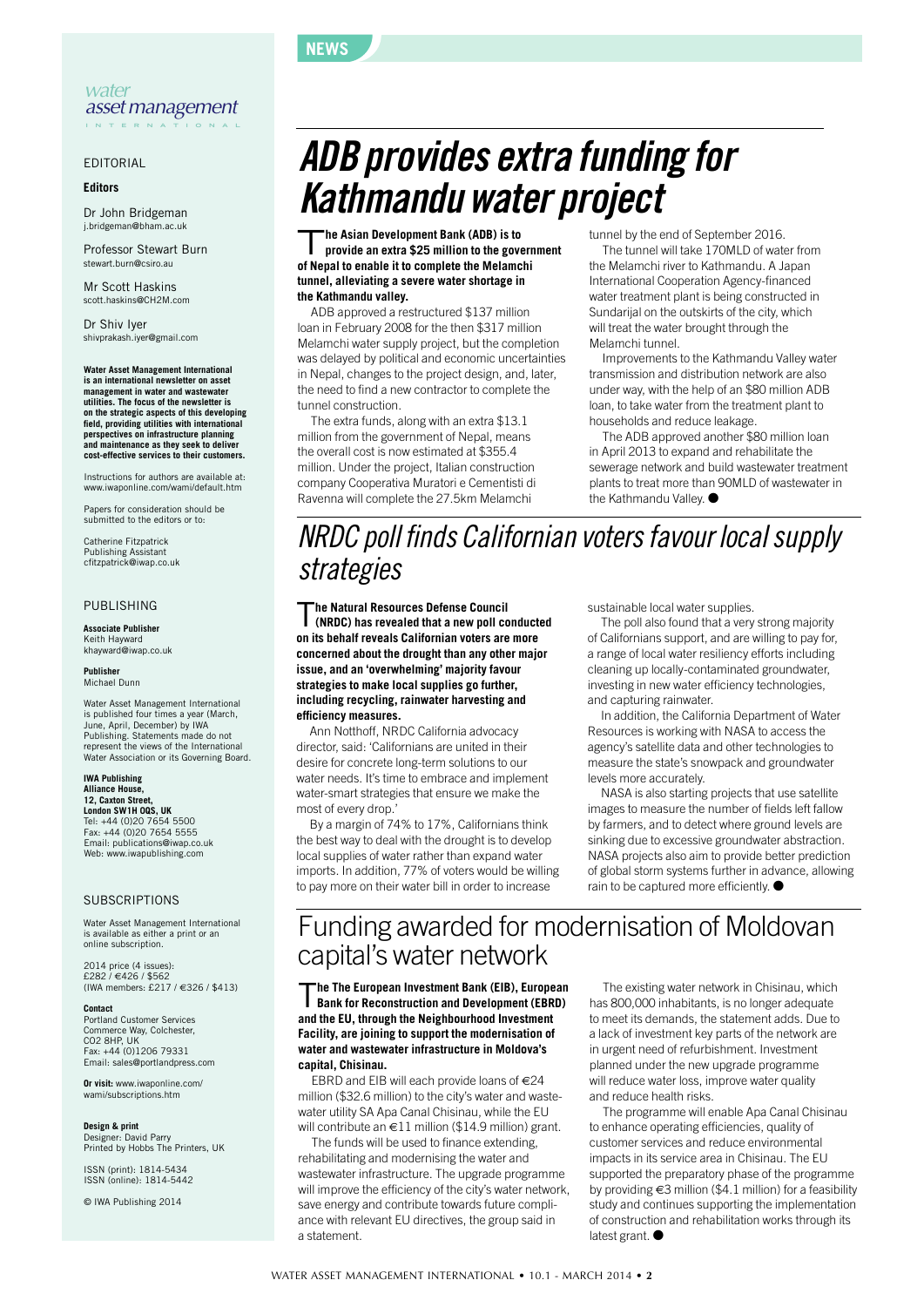# **Implementation of an optimised decision support tool for advanced asset management of the 3 Waters reticulation network**

In a drive to achieve advanced asset management and improve efficiencies, New Zealand's Dunedin City Council is upgrading its asset management information systems to improve the way that data is stored and analysed. Philip McFarlane, Theuns Henning, and Tom Dyer look at the work undertaken by the Dunedin City Council's Water and Waste Services Business Unit, together with Opus International Consultants, IDS and Deighton Associates, to develop and test an optimised decision making software tool.



D**unedin city is located on New Zealand's South Island.It was originally established in the mid-19th Century, and currently has a population of 125,000.A large portion of the pipes in the city's three water networks were installed in the 1930s, with another,smaller peak in the 1970s.The systems have been constructed from a variety of different materials (see Figure 1).**

Dunedin City Council has a good understanding of the capital and operational requirements to meet present and future hydraulic conditions, having completed its 3Waters Strategy project. However, it has less understanding of how pipe deterioration will affect future expenditure.

Planned renewals for deterioration are currently forecast based on age. On this basis, renewals expenditure is forecast to increase to three times the current rate over the next 15 years. This has highlighted a requirement for optimised renewals planning and the need for a decision support tool that can:

*Figure 1* **Age / material profile of Dunedin's water network**

- Perform advanced asset management processes that include forecasting capabilities and optimisation of investment levels
- Provide robust estimation of remaining useful life of pipe assets
- Undertake 'what if' optimisation models to enable consideration of different treatment strategies, performance standards and budgets

Dunedin City Council's situation is not unique.A review of the current status of the water industry undertaken in 2009 to determine whether there was a need to develop a decision support tool (IDS,2010) concluded that most asset managers were keeping records of key asset data,such as age, condition and historical maintenance. However, many users were not satisfied with existing asset management systems, particularly with respect to predictive modelling capabilities.

A high level of knowledge is required to predict how the performance of the three water networks will change over time and how this will influence levels of service, risk and

#### **Philip J McFarlane**

Principal Engineer – Water Asset Management, Opus International Consultants Ltd, Auckland, New Zealand. Email: Philip.mcfarlane@opus.co.nz.

#### **Theuns Henning**

Senior Lecturer, Department of Civil and Environmental Engineering, University of Auckland and Business Manager, Infrastructure Decision Support Ltd, Wellington, New Zealand. Email: t.henning@auckland.ac.nz.

#### **Tom Dyer**

Capital Programme Analyst, Dunedin City Council, Dunedin, New Zealand. Email: tdyer@dcc.govt.nz.

© IWA Publishing 2014

budgets.However, very few local authorities in New Zealand have this level of understanding for the pipes in their water networks.This appears to be because pipe networks are:

- Long life assets accurate prediction of future performance is difficult and there are normally shorter life assets that need more immediate attention
- Buried assets it is difficult to accurately determine condition and gain the data required to predict future condition.The assets are out of sight and out of mind until there is a problem
- There is no common funder or strong regulator to drive improved asset management practices

## **Table 1: Outputsfrom decision support tool**

| Outcome area    | <b>Parameter</b>    |
|-----------------|---------------------|
| Cost            | Annual cost         |
|                 | Net present value   |
| Reliability     | <b>Breaks</b>       |
|                 | Accelerated failure |
|                 | Shutdowns           |
| Characteristics | Age                 |
|                 | Diameter            |
|                 | Material            |
| Hydraulic       | Capacity            |
| performance     |                     |
| Risk            | Risk profile        |
|                 |                     |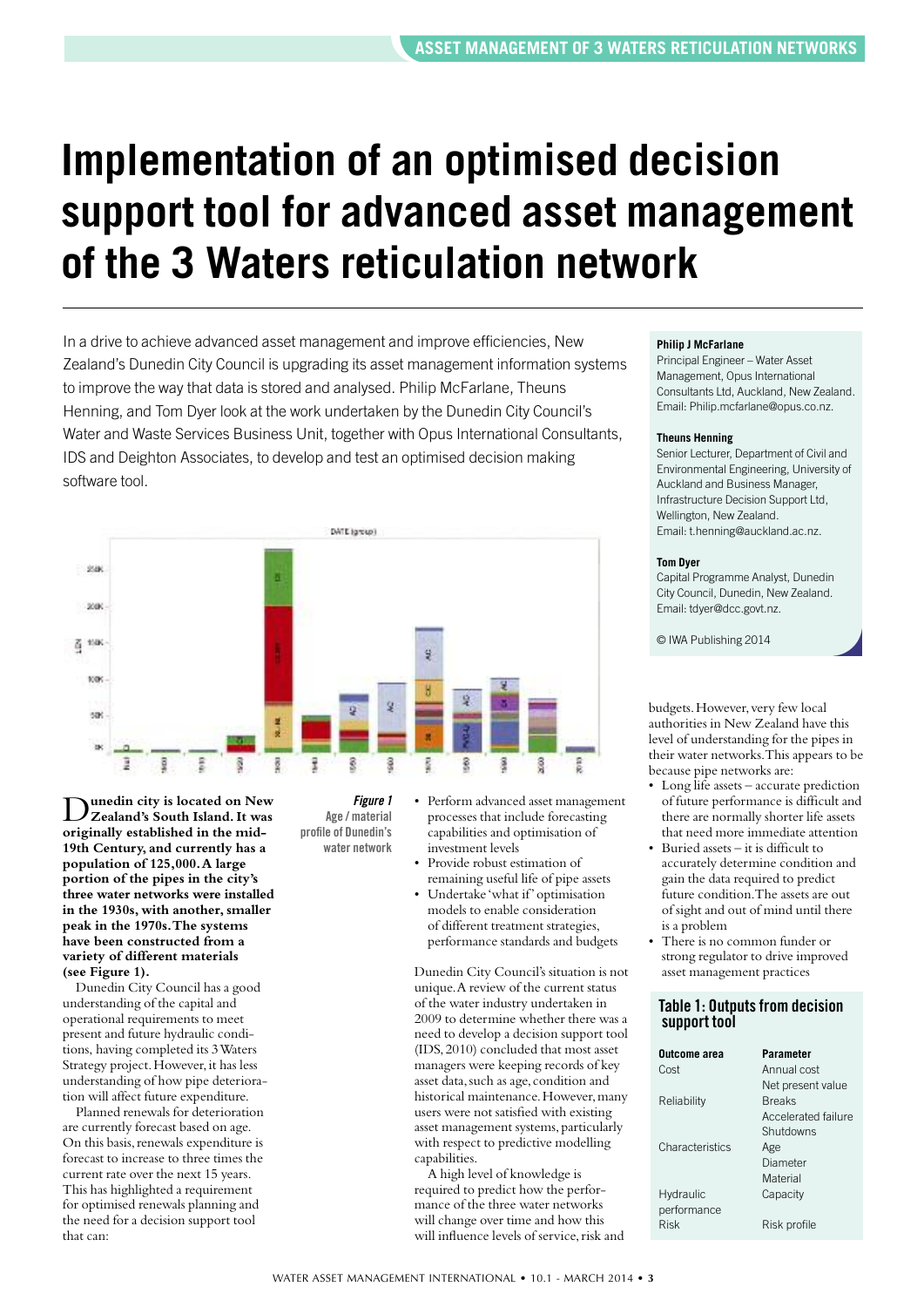# **ASSET MANAGEMENT OF 3 WATERS RETICULATION NETWORKS**



The Auditor General (2010) has noted that'until local authorities have robust underlying information and appropriate financial strategies, the potential inherent in local authorities to think long-term will not be fully realised'. This statement is certainly true for the three water networks.

#### **Development process**

Development of a decision support tool to aid long-term, sustainable planning of maintenance, replacement and renewals for the three waters infrastructure began in 2009.Prototype development for Dunedin City Council started in 2012, using its potable water,wastewater and stormwater networks as real life examples to refine the required functionality and test the tool.

A series of workshops were held with Dunedin City Council to determine required outputs and outcomes,interfaces with other

business processes, performance measures,interventions and data requirements.

The outputs that the decision support tool produces are listed in Table 1.During the development workshops it identified that the initial version of the decision support tool should predict the timing and cost of renewals required due to deterioration and the effect that deterioration has on levels of service.The decision support tool should be able to prioritise renewal of pipes with capacity issues and higher criticality pipes.Changes in the characteristics of the network over time should also be reported. It was decided that leakage and blockage predictions would not be included in the initial version of the model,but should be included in subsequent versions.

### **The decision support process**

The overall concept of the Decision



#### *Figure 2* **The components of the systems (IDS, 2010)**

Support Tool is illustrated in Figure 2. The decision support tool uses the input data to develop intervention strategies for all pipes in the network. It considers two high level strategies:

- Maintenance repair breaks as they occur
- Replacement proactively replace pipes

The optimal time for replacement is calculated.Figure 3 shows the time for replacement if cost alone is considered, though in most cases level of service or risk considerations will force earlier replacement.These components are discussed further in the subsequent sections.

#### *Data requirements and confidence*

It was decided that the decision support tool would draw on data stored in Dunedin City Council's Hansen asset management system. The decision support tool is seen as a tool supplementing,not replacing the existing asset management system.

The decision support tool, however, has been developed with the flexibility to interface with most of the asset management databases commonly being used in New Zealand or alternatively it can house the data directly in the system itself.

Dunedin City Council had already prepared, as part of earlier asset management measures,a number of inputs that would form the basis of the decision support tool.These included information on:

- Capacity
- Asset attributes
- Works history
- Levels of service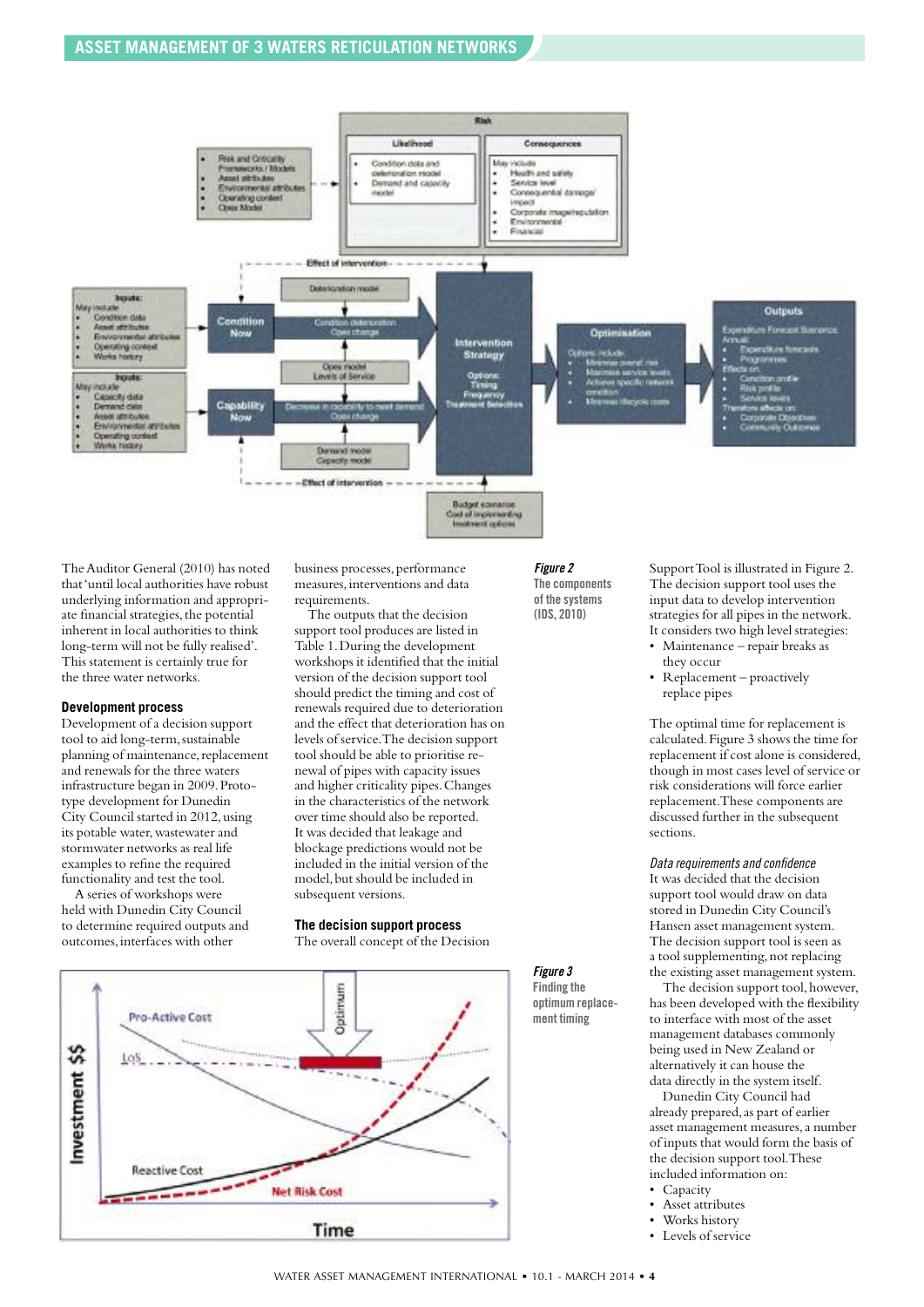

• Criticality

Cost of repair / replacements

These records were fairly comprehensive, but there were gaps.One of Dunedin City Council's desires was to understand where it should concentrate its efforts to close the information gaps.Therefore, confidence ratings have been assigned to all input data as follows:

- Accurate input variable has been measured or determined from as-built information
- Confident there is reasonable confidence that the input data is accurate, but it has not been confirmed by measurement or as-built data
- Assumed input data is unknown, it is an assumption

This approach enables the system to be implemented with minimum data and developed from there. Over time, users will improve the confidence ratings of the data, concentrating on the data that has the greatest impact on the decision support tool's predictions. It is expected that the decision support tool will give a'purpose'to the data users collect and show the value of the data.

#### **Conceptual model of pipe deterioration**

Figure 4 shows the conceptual model for pipe deterioration that has been incorporated into the decision support system.There are four stages:

- Post construction phase construction defects that become apparent early in the life of the pipe.These defects will normally be identified during the defect liability period for the construction contract and be repaired by the construction contractor at their cost,so these defects do not need to be included in the decision support system.
- Base failure phase random events that affect pipes, causing immediate damage, such as third party damage. The frequency of these events is

constant over time.For the initial version of the decision support tool it has been assumed that all pipes in the network have similar base failure rates.In later versions, variations to the base failure rate,based on location and other factors,may be incorporated.

• Gradual deterioration phase – small defects in the pipe become worse over time, causing the pipe to break. These defects result in isolated breaks that can be repaired.The frequency of breaks will increase over time, and the future break rate can be estimated from break history. This process might occur through either:small defects from events that happen to the pipe, resulting in deterioration, such as damage to pipe coating during installation, resulting in corrosion at that point; or two events occurring at the same location, for instance a pipe being cracked during installation, with tree roots at that location, causing collapse / blockage.

*Figure 4* **Pipe deterioration**

**stages**

• Accelerated failure phase – the frequency of breaks increases significantly to a point where it is not practical to continue to repair the pipe.Collapse of large sections of pipe may occur.An example of this is the failure of asbestos cement pipes due to deterioration of the

pipe material.Break history cannot be used to determine the possibility of the pipe reaching this stage,as in most systems pipe deterioration will not have yet reached a stage where it is causing pipe failure.Instead it needs to be estimated through other factors,such as testing to estimate the rate of pipe wall deterioration.

Each one of the above stages is independent, for example undertaking proactive repairs on an asbestos cement wastewater main will reduce the likelihood of stage 3 breaks occurring, but will have no effect on the rate of stage 2 or 4 breaks.The length of time for each stage can vary significantly between pipes depending on material types and other factors.

#### *Treatmentof Stage 3 breaks*

The decision support tool predicts the frequency of breaks occurring, considering pipe type,size,material and age,as shown in Figure 5.Two threshold levels are set.When the lower threshold is reached, the decision support tool starts to consider intervention strategies, choosing them if they are optimum. When the upper threshold is reached, the pipe must be replaced.Thresholds are set based on criticality, which typically generate a'run to failure'

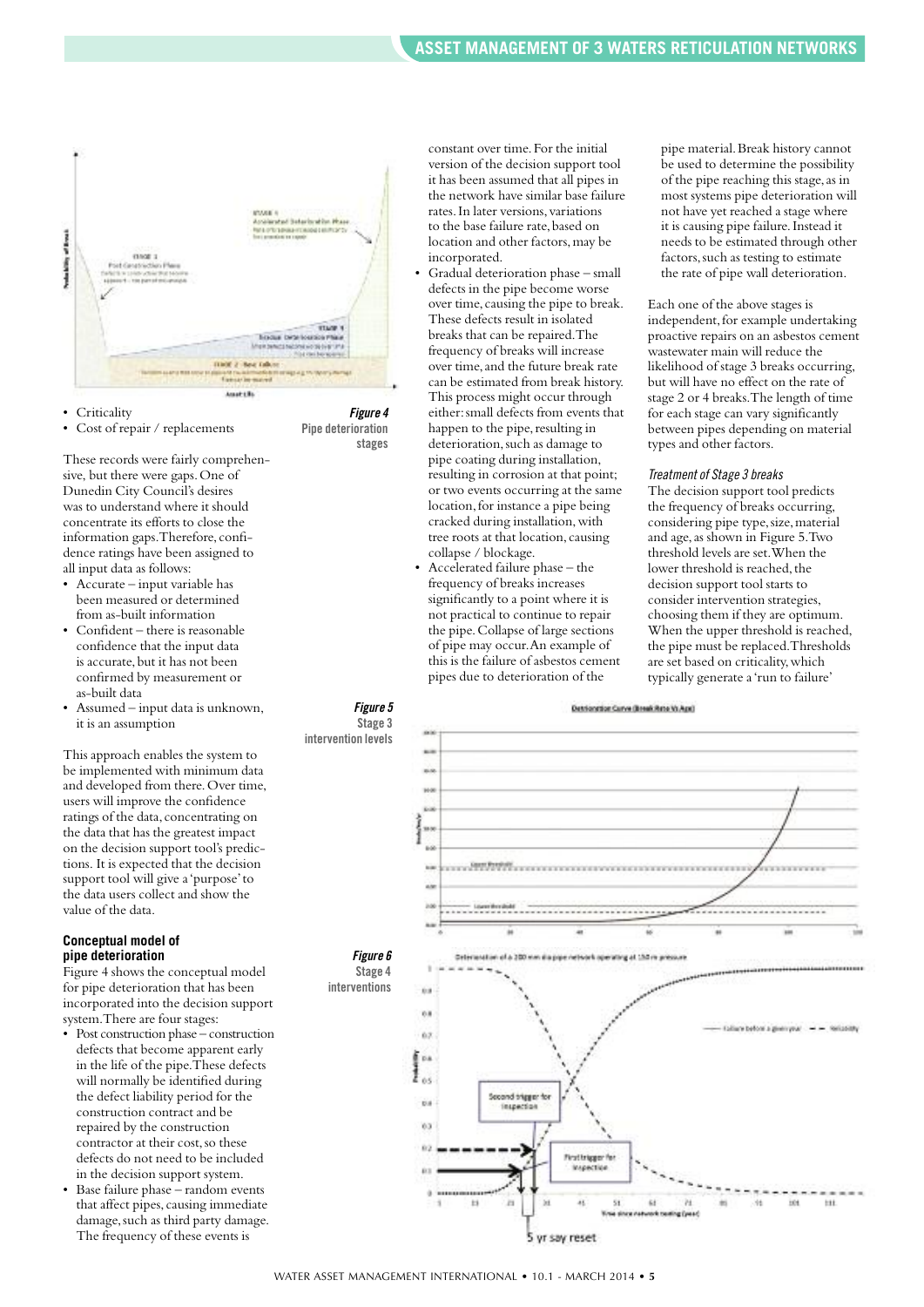

approach for low criticality pipes and an'intervene before failure'approach for highly critical pipes.

*Treatmentof Stage 4 replacements*

The likelihood of a pipe going into accelerated failure is predicted, based on the pipe size, type, material, pressure and age.Intervention triggers are set based on the maximum likelihood of the pipe going into accelerated failure, as shown in Figure 6.For highly critical pipes this trigger is low,for instance 10%.For pipes that are not critical the trigger might be set at 100%, that is, run to failure.When the trigger is reached, the decision support tool generates a triggering sequence as follows:

- An inspection is triggered at given intervention level (for criticality) – say 10% as an example
- The inspection could result in two instances – a 90% chance the pipe is still OK and a 10% chance it is weak and must be replaced:Cost for inspection only  $= 100\%$  time  $in$ spection – benefit = reduced life (equals the time it takes for another inspection threshold to be reached – in this example,20%,which is another five years away; cost to replace  $= 100\%$  of inspection plus 10% of replacement – the benefit of this would be a full regain of the

pipe life (that is,age back to'0'). The next cycle will again trigger an inspection (in this example five years later) with the same ratio outcome as above

All of these cycles and outcomes become potential strategies that the systems uses when optimising to a given budget or level of service.

#### *Capacity*

The decision support tool draws on information on the hydraulic capacity of pipes from the hydraulic model. Four types of capacity needs are identified in the model:

- Pipe is under capacity and needs to be upsized immediately
- Pipe is under capacity and needs to be upsized when replacement is triggered because of breaks
- Pipe has no capacity issues
- Unknown

#### *Condition assessment*

Undertaking condition assessment influences the decision support tool process in the following ways:

Network level

- Enables deterioration curves to be refined
- Improves confidence levels





#### *Figure 7*

**Effective curve shifting to predicted condition at age\_corrected**

#### Asset level

- Enables the deterioration state of individual assets to be refined
- Enables proactive repairs to be undertaken

The concept at an asset level is shown in Figure 7.It involves:

- The decision support tool predicts the likelihood of failure.When this level exceeds the maximum threshold or an optimised level, then the decision support tool will propose an intervention strategy. The condition of the pipe will be assessed prior to implementing this intervention.The condition will either be:at or worse than the condition expected for the predicted risk of failure, in which case the intervention should be implemented;or better than the condition predicted,in which case the age of the pipe will be reset to reflect the assessed condition of the pipe.
- Condition assessment is undertaken prior to the optimised level or maximum trigger level, for instance as part of a proactive programme, or pipe condition is assessed when a break occurs. In such a case the age of the pipe is reset to reflect the assessed condition of the pipe.

This concept is incorporated by introducing new variables for 'Corrected\_Age'.These parameters are used rather than'Age'to predict breaks and accelerated failure.This on-going process of condition assessment improves the accuracy of the deterioration predictions and calibrates the deterioration models to actual conditions.It also means that the importance of getting the initial deterioration predictions accurate is less critical.

# **Results / findings**

Development of the decision support system has been completed,and it is currently being calibrated to Dunedin City Council's data and the outputs tested.

#### *Condition assessment*

An early outcome has been the identification of pipes where further condition assessment is required. The tool has firstly identified a series of highly-critical pipes that are at risk of failure.These will be investigated further to determine their actual condition.The tool has also highlighted the need to assess the condition of the cast iron pipes in the network, as these have a large bearing on the accuracy of the model outputs.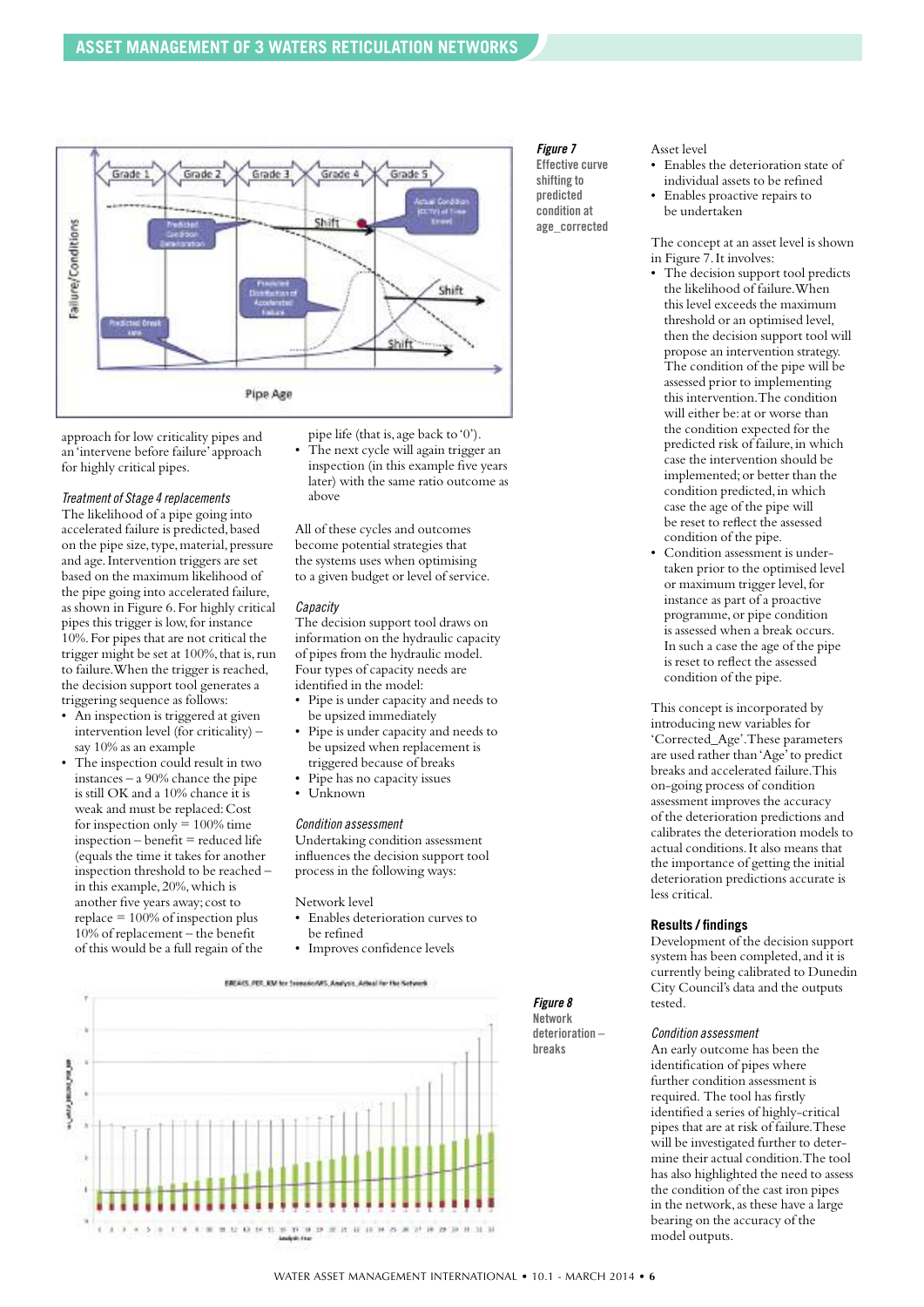#### *Figure 9*

**a) left - network condition now; b) right - network condition in 25 years**



#### *Model outputs*

Sample outputs from the model for varying budget and optimisation scenarios are currently being assessed. Figure 8 shows a sample of how the condition profile of the network would change over time from a break perspective. For this illustration a minimum cost budget was used,which would be less than that required to maintain the current level of service.A key point to note is that although the mean break rate is predicted to deteriorate from under one break/km/yr to two breaks/km/yr over 33 years, the break profile is predicted to expand,with the worst pipes in the network getting far worse.It is these pipes that will drive renewals expenditure.

*Figure 10*

*Figure 11*

**capacity**

*Figure 12*

**investments**

Figure 9 shows how deterioration is predicted to change spatially over time. These presentations enable hotspots to be identified.This helps in calibration of the model,with maintenance crews being able to comment on whether the model predictions match what they are observing in the field.The presentations also assist in allocating condition assessment,and enable discussions to be taken with the community and elected officials about changes in levels of service.

Figure 10 shows the mix of expenditure.Different investment scenarios will alter the mix from reactive to proactive expenditure.

Figure 11 shows how hydraulic capacity of the network changes over time for a particular investment scenario.In this example, capacity improvements have not been prioritised, but it can be seen that capacity (red and blue bars) improve as a consequential benefit of renewals. A greater improvement could be expected if capacity improvements were prioritised during the optimisation.

Figure 12 compares the effect on level of service, in this case breaks, for different investment scenarios.The green bars show the minimum cost scenario,where it is predicated that the number of breaks will double over the next 30 years.The question is whether this deterioration in level of service is acceptable to the community.





Years



Years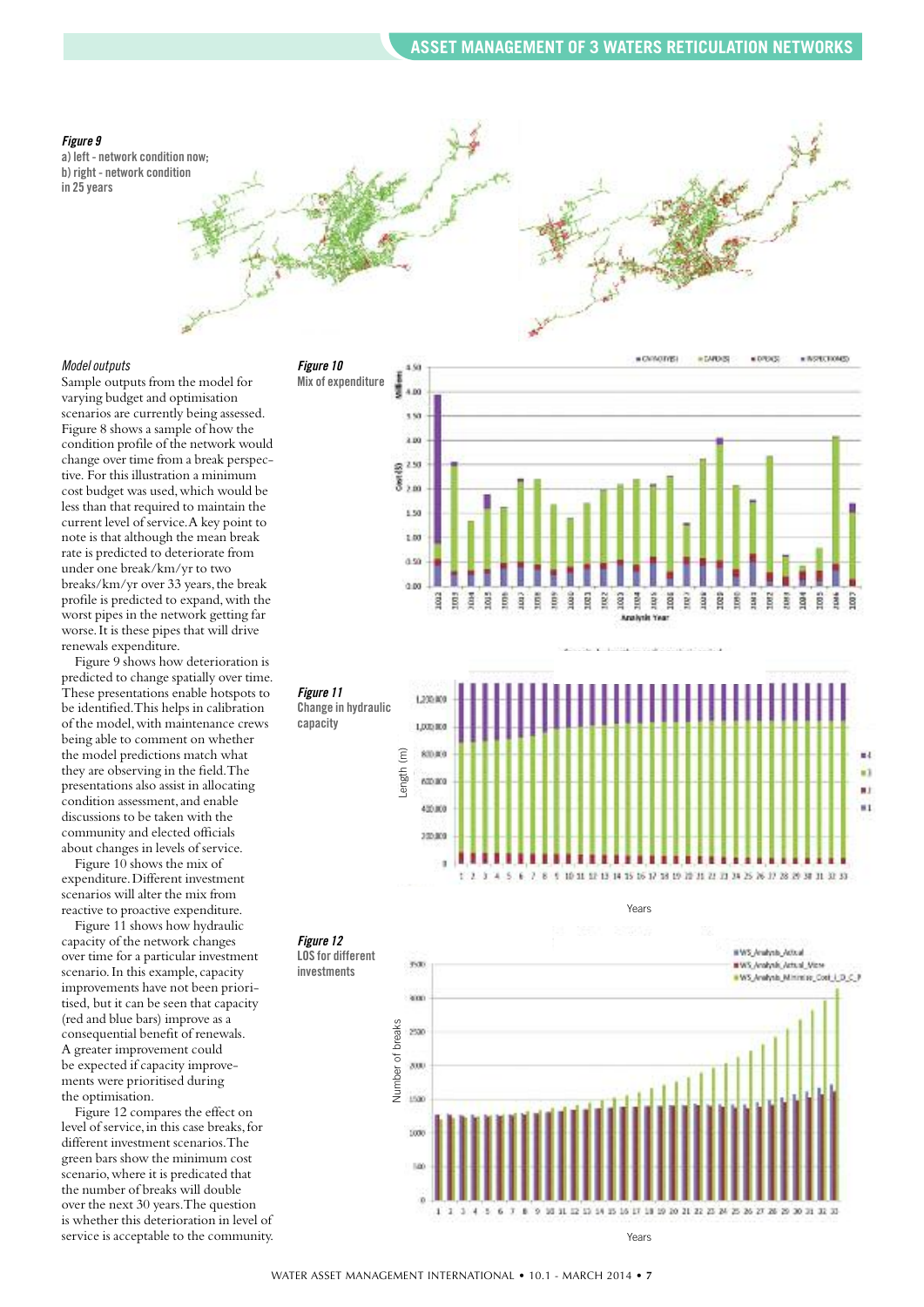The blue bars show an investment profile designed to maintain the level of service at the current nominal level.The brown bars represent a 30% increase in expenditure.The analysis indicates that the increase in expenditure will have little effect on the number of breaks.

#### **Conclusion**

The decision support tool that is being trialled at Dunedin City Council helps organisations develop longterm strategies for the operation, maintenance and renewal of potable water, wastewater and stormwater pipeline assets.It:

- Identifies intervention strategies, determines the timing, frequency and treatment type to be implemented
- Optimises intervention strategies based on minimising lifecycle costs, minimising risks or maximising service levels.Interventions can be optimised for either one factor or a combination of these factors.
- Produces expenditure forecasts, works programmes and predictions of future condition, risk and service level profiles for various scenarios

By linking strategic long-term infrastructure investment scenarios to level of service outcomes, the decision support tool helps organisations implement advanced asset management practices.It allows network owners to better predict cashflow by using realistic renewal and replacement profiles that are not based on age alone.<sup>●</sup>

#### **Acknowledgements**

Jeff Zavitski – Deighton Associates, Laura McElhone – Dunedin City Council,Gene Ollerenshaw – Dunedin City Council and Tanusha Duffadar – Opus.

#### **References**

*IDS,Ingenium (2010),Development of a decision support system for 3-Waters: project development plan.Wellington,New Zealand. National Infrastructure Unit (2010), National Infrastructure Plan. National Infrastructure Unit (2011), National Infrastructure Plan. Officer ofAuditor General (2010),Matters Arising From the 2009-19 LongTerm Council Community Plans.*

*WIMS Group,Ingenium (2009),Water asset management information systems: a good practice guide.Wellington,New Zealand.*

**This paper was presented atLESAM 2013 – the IWA Leading-Edge Strategic Asset Management conference, held 10-12 September 2013 in Sydney, Australia.**

# **Management challenges facing dual water systems**

Despite the large amount of research addressing technical issues of water reclamation, little has been published about management of infrastructure systems for water reclamation. Peter Rogers and Neil Grigg report on the outcomes of a recent Water Research Foundation study of systems that distribute non-potable water supplies and how utilities are confronting management challenges.

W**ater providers are facing formidable challenges in providing customers with reliable, high quality, and affordable water supplies.Issues with ageing infrastructure, water scarcity, vulnerability of water supplies to climate change, and wastewater discharge standards are forcing utilities to re-examine their systems and look for new strategies to improve water management. One such strategy involves the use of reclaimed water through a dual distribution system in which the piping is separated into two independent networks.As shown in Figure 1, one network is used to convey potable water while the other conveys lesser-quality non-potable water.While the non-potable water can be raw or reclaimed (treated wastewater), most dual water systems distribute reclaimed water (Grigg, Rogers, and Edmiston, 2013).**

In order for a system to be considered a dual system, the non-potable distribution network transporting the raw or reclaimed must exist alongside a potable network.If raw or reclaimed water is distributed directly to a user it is referred to as'direct use of raw or reclaimed water'and is not considered to be a dual system (Grigg et al.,2013). Over time, if the direct use system is extended to service multiple users and the non-potable distribution line

#### **Peter D Rogers**

Associate Professor and Program Coordinator, Department of Civil Engineering and Construction Management, College of Engineering and Information Technology, Georgia Southern University, Statesboro, GA, US. Email: progers@georgiasouthern.edu

#### **Neil S Grigg**

Professor, Civil & Environmental Engineering, Department of Civil Engineering, Colorado State University, Fort Collins, CO, US. Email: neilg@engr.colostate.edu

© IWA Publishing 2014

increases in coverage, then it is classified as an emerging system.An example of an emerging system is a system that was initiated to provide reclaimed water through a dedicated line to a recreational facility for landscape irrigation, but evolves into providing reclaimed water for other users and applications.

While the distinction between a direct use and emerging system may seem like a fine point, the distinction is significant in terms of the management scheme and issues associated with each. With direct use systems, because they were initiated for a specific purpose, the utility responsible is managing a limited scope project that was planned for. As such, it is better prepared to handle the public relations, regulatory, financial and infrastructure management issues.For emerging systems that evolved in response to evolving needs, the utility finds itself managing a complex dual system that was inherited.Under the scenario,all of the aforementioned issues become major obstacles to the successful operation of the system.

### **Trends in dual water systems**

The use of dual systems to distribute treated sewage effluent (TSE) for nonpotable applications such as landscape irrigation is not a new concept.In the US, the practice of dual water distribution has been evolving since the 1960s with the first publication on dual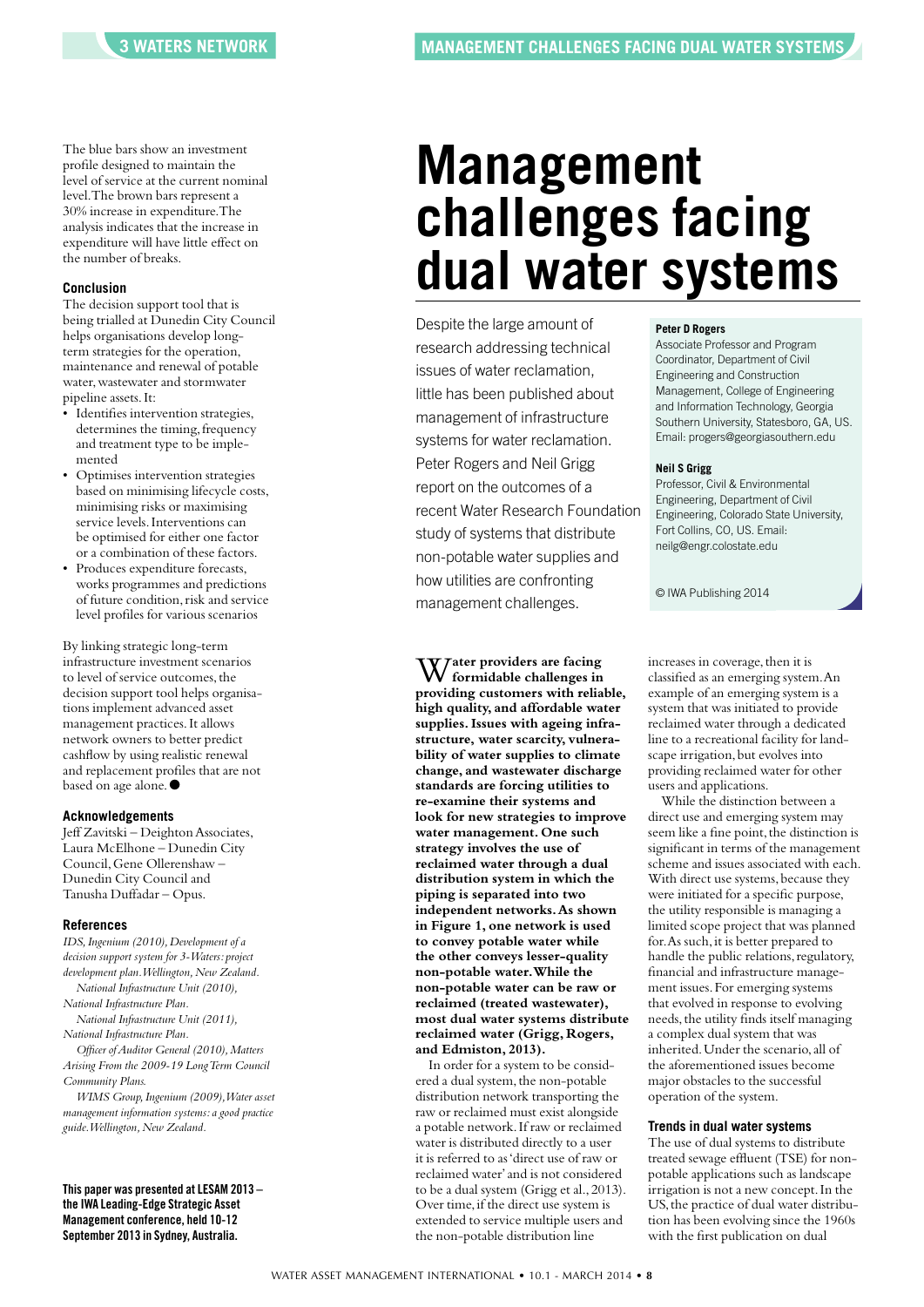

systems by Haney and Hamann in 1965.While there are hundreds of systems throughout the country, it was not until the recentWater Research Foundation study by Grigg et al.  $(2013)$ , the results of which form the basis of this paper, that a retrospective assessment of the performance of dual water systems was performed.

The study included the development of a database of cases where dual systems have been implemented; the formulation of a protocol to identify claimed benefits, costs and risks;and the collection of quantitative and anecdotal data to assess performance. The criteria used for the performance assessment were derived from an extensive literature review, the development of 37 case studies, site visits, feedback from participants attending regional workshops,and the creation of a classification framework enabling comparisons of similar systems.The outcomes of the study (see box) included both the identification of the primary motivators behind the use of dual water systems and several emerging issues affecting their operation and management, including:

Motivators

- Dual systems are primarily used to extend water supplies and for wastewater management.They are not used to improve water quality.
- The non-potable portion of a dual system is used primarily for landscape and agricultural irrigation. There are some systems that provide water for other applications such as toilet flushing, industrial process water, power plant cooling, wetland nourishment,and groundwater recharge.

**The recycled watersystem at Santa Clara Valley Water District, California, US, where it is used for non-potable purposes** such **asirrigation. The purple colour denotesthat the pipe is carrying recycled water.**

**Credit: Santa Clara Valley Water District.**

*Figure 1*

**Schematic of a dual watersystem (Grigg et al., 2013)**

Emerging issues

- Dual system operation is largely influenced by regulatory barriers, which vary by state.Dual systems are also subject to local regulations such as city ordinances.
- Public understanding and acceptance are key factors in the success of a dual system.Utilities that actively engage the community in educational and informational campaigns often have successful systems.
- Dual systems are expensive both in terms of added infrastructure and operational costs.This explains why dual system coverage for residential customers is less common than coverage for commercial and industrial customers.
- Financing dual systems is challenging since many of the factors, such as extending water supplies, reducing wastewater discharges, deferring capital,and loss in potable system revenue relating to the true cost, are not fully understood or accounted for.
	- Limitations in cost accounting lead to inadequate rate-setting systems for dual systems.

Whereas the conclusions regarding the

motivators behind the uses of dual systems help explain the reasoning behind the implementation of dual systems, the emerging issues highlight the challenges facing water providers in managing these systems.Each of these management issues are discussed in the following section.In doing so, the authors provide examples from the case studies complied through theWaterRF and US EPA-sponsored study as well as offer solutions to each management issue.

#### **Management challenges** *Regulatory barriers*

With no regulations regarding the use of water reuse at the federal level,water reuse providers must look to their state for guidance. At the state level, the creation of a reclaimed water policy is a work in progress for some states and non-existent in others.To date, 27 states have regulations regarding the use of reclaimed water,17 states had some form of guidelines and design standards, and the remaining six have no specific regulations or guidelines (WateReuse,2013).For states with no regulations,or as a technical reference for other states, the US EPA developed a publication entitled'Guidelines for Water Reuse',which provides information regarding best practices for the use of reclaimed water.The first version was published in 1980, then updated and expanded in scope in 1992,2004, and most recently in 2012.In addition to state regulations, water providers must also be aware of additional local regulations such as requirements from local environmental health agencies, which were reported in Grigg et al. (2013).

For the states with some level of reclaimed water policy, there is a lot of variance with regards to water quality standards and classifications, treatment type requirements,distribution system requirements,mandatory reclaimed water use requirements, governmental responsibilities,and state-wide reclaimed water use goals.Table 1 provides an example of the extent of variance among states with regard to water quality and treatment requirements for parks, playgrounds, and schoolyards among five states.These

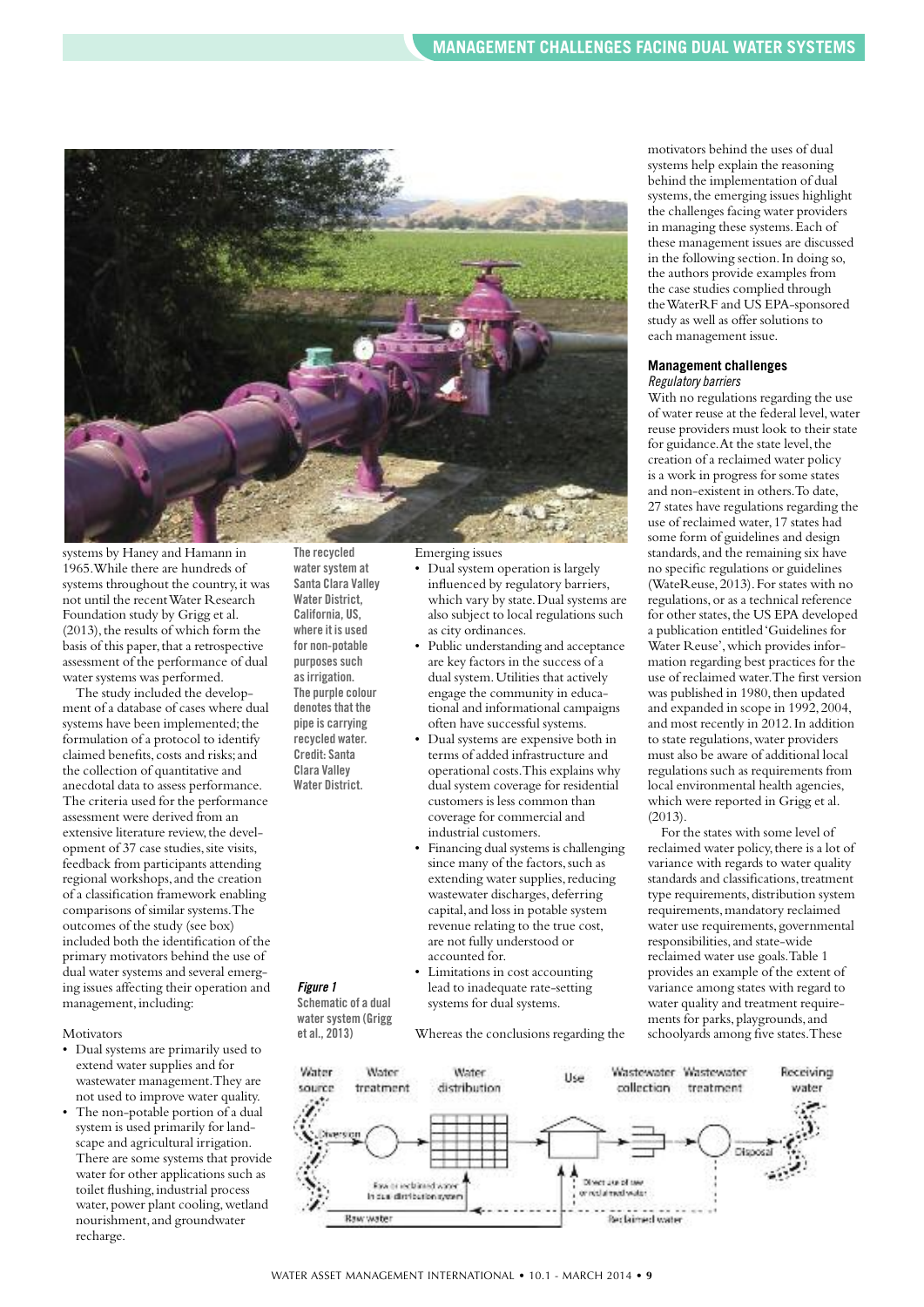### **Table 1: Comparison of state reclaimed water requirements for landscape irrigation (Crook, 2007)**

| <b>State</b><br>California | <b>Water quality limits</b><br>1 total coli / 100ml<br>2 NTU turbidity | <b>Treatment requirements</b><br>Secondary<br>Filtration |
|----------------------------|------------------------------------------------------------------------|----------------------------------------------------------|
| Colorado                   | 126 <i>E. coli</i> / 100ml<br>3 NTU turbidity                          | Disinfection<br>Secondary<br>Filtration                  |
| Florida                    | No defectable faecal coli /<br>100ml                                   | Disinfection<br>Secondary<br>Filtration<br>Disinfection  |
| Nevada                     | 2.2 faecal coli / 100ml                                                | Secondary<br>Disinfection                                |
| Texas                      | 20 faecal coli / 100ml<br>2 NTU turbidity<br>5mg/l BOD                 | Not specified                                            |

states represent the top five in terms of volume of water reuse as reported in Edmiston,2011.

The largest factor influencing the coverage and specificity of each state's regulation programme is how reclaimed water is viewed and the degree to which it is needed.In states in which reclaimed water is not viewed as a viable water source, water reuse regulations have often evolved with it being a disposal alternative to surface water discharge (WateReuse,2013). Conversely,in states in which reclaimed water is regarded as a viable and needed water source, there are specific water quality standards, treatment type requirements,often some form of mandatory water reuse requirements,and possibly state-wide water reuse goals. For example, in California where reclaimed water is managed and regulated by the State Water Resources Control Board (SWRCB) and the Department of Health Services (DHS), the SWRCB has specific water reuse targets including an increase to 200,000 acre-foot per year (AFY) (246.7M.m<sup>3</sup> per year) by 2020 and an additional 300,000 AFY (370M.m3 per year) by 2030 (Grigg et al.,2013).

As an example of the differences in reclaimed water classifications, inArizona title 18 of theArizona Administrative Code has provisions for five classifications of reclaimed water as a function of quality and permitted uses: $A^+, A, \overline{B}^+, \overline{B}$  and C. The water quality measure of these classes is based on turbidity, type of disinfection and treatment, concentration of faecal coliform, nitrogen concentration,alternate treatment permitted,and other characteristics.  $Class A+water is the highest quality$ and Class C the lowest.In the state of Texas, the Texas Administrative Code (Chapters 210,217.39,and 321) designates two classes of reclaimed water, Type I and Type II, of which Type I is of higher quality since contact between this class of reclaimed water type and humans is more likely (TCEQ,2013).

Water providers contemplating the use of dual water system as a tool for either extending water supplies or for wastewater management must determine whether the state- or locallevel rules and regulations will encourage or impede the system.For example, inArizona the use of a dual system for fire protection and toilet flushing requires using a minimum ClassA reclaimed water,which is a very stringent classification (Edmiston, 2011).This is the reason why water providers often choose not to provide reclaimed water for indoor uses (commercial or residential).In the case of Livermore,CA,in spite of the state health department's rigid inspection and testing requirements, the City decided to continue using reclaimed water for indoor fire protection (Grigg et al.,2013).

As part of their recent study,Grigg et al.(2013) observed that several of the systems investigated in California reported that the state's current reclaimed water policy as complex and'an impediment to increasing the use of recycled water'(BACWA,2010). The BayArea CleanWaterAgencies (BACWA) RecycledWater Committee (2010) reported that'the complexity of California's reclaimed policy is most likely the result of a policy which was developed through several iterations of a collaborative process involving representatives from public interest groups,water and wastewater agencies, state organizations, and industry associations'(BACWA,2010).Despite issues with the state's policy,Grigg et al, (2013) observed that California is encouraging utilities to initialize or expand reclaimed water systems through state mandates.For example, the community of Santa Rosa is under a zero discharge requirement,which

necessitates reuse and Redwood City uses reclaimed water for urinal flushing, internal cooling, towers, and other applications to meet the state's ReclaimedWater Use Ordinance. Similar mandates were reported in Florida,including the system in Eustis in which the city initiated a dual water system project with reclaimed water in order to meet the 'alternative water incentive'mandated by the local water management district (Edmiston, 2011).In another community in Florida, Winter Springs, the utility began expanding their reclaimed water system due to the St.Johns RiverWater Management District mandating a reduction in groundwater withdrawal (Edmiston,2011).

This section highlighted several of the key differences in regulatory requirements among several states including water quality standards and classifications, governmental responsibilities, and state level reclaimed water use incentives.For communities considering the use of a secondary system to distribute wastewater,unfortunately there is not an easy solution since water reuse is certainly not a'one size fits all' endeavour.Nonetheless,a thorough investigation of the management implications of their state and local

*...public resistance to any project involving reclaimed water islargelyrelated to fears about health and safety*

> government's rules and regulations will go a long way in helping the utility decide if the proposed benefits outweigh the regulatory barriers.

*Public understanding and acceptance* Public acceptance of reclaimed water has an enormous impact on the performance of a dual distribution system and its ability to meet the community's needs.In general terms, Grigg et al.(2013) observed that public resistance to any project involving reclaimed water is largely related to fears about health and safety.This observation coincides with a study by Po et al. (2003), which identified several factors that influence public perceptions of water reuse projects in the United States and other countries. These factors include the disgust or 'yuck' factor, perceptions of risk associated with using recycled water, the specific uses of recycled water, the sources of water to be recycled, the issue of choice, trust and knowledge, attitudes toward the environment, environmental justice issues,and the received cost of recycled water.For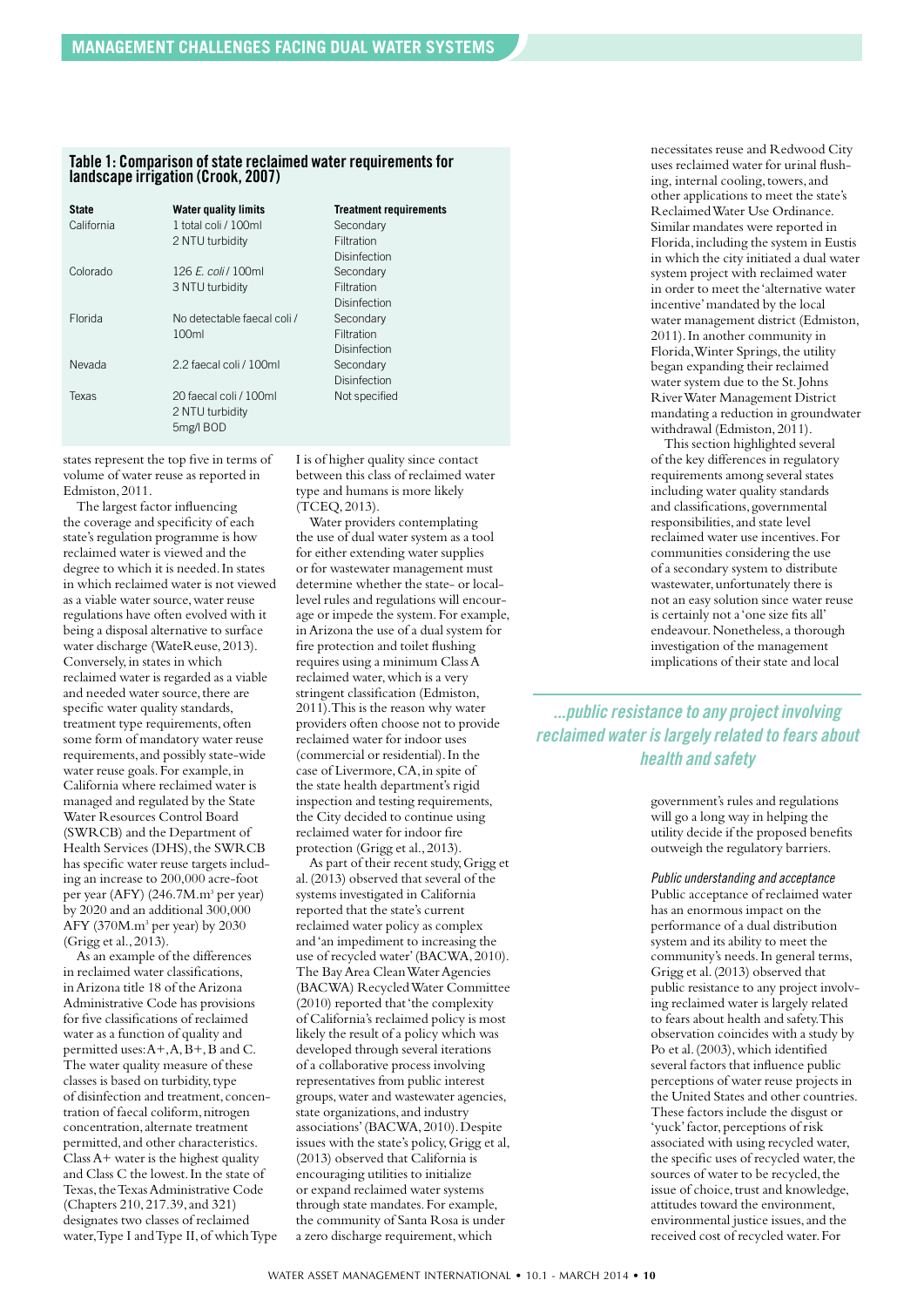example, customers in New Haven, Australia rejected the use of recycled water for toilet flushing due to odour, colour, and even sediment (Po et al., 2003).In a separate study by Crook (2007) in which the author examined the degree of public support for using reclaimed water for various landscape irrigation applications, the author determined that public support for park irrigation ranged from 86-90% compared with 70 to 86% for playground or schoolyard irrigation. Grigg et al.(2103) identified several cases of public opposition to the use of reclaimed water.While several of the cases of public opposition were related to aforementioned'yuck'factor,the authors identified other concerns such as concern over potential cross connections (flawed plumbing connections in which the reclaimed water supply is inadvertently connected to potable water supply), the spread of viruses,and the potential damage to plants.Regarding cross connections, in several of the 37 case studies developed by Grigg et al.(2013) the authors did identify cases in which cross connections had occurred.For example in Cary, NC the utility discovered four cross connections occurring at residences in 2007,and in SanAntonio,TX there was a single case reported in 2002.Despite finding isolated cases of cross connections, Grigg et a.(2013) were unable to find (in either the literature review or case study investigations) any reports of related illnesses associated with the distribution of reclaimed water in the US.Aside from cases involving cross connections,other cases of public opposition included St.Petersburg, FL,which has the honour of being the first large urban reclaimed water system in the United States in 1977, in which public opposition stemmed primarily from concern about the spread of viruses and damage to plants. Concern over the spread of viruses was also a concern for the citizens of Redwood City,CA who objected to the use of recycled water in public areas where children play (Grigg et al., 2013).

Grigg et al.(2013) identified that a practical solution for a utility to gain public acceptance of a reclaimed water project is through public outreach and education campaigns.They observed that in communities in which the water provider educated the public about the safety record of reclaimed water and addressed the communityspecific issues that merit its use,dual system projects have proven to be successful. For example, in Tampa, FL where residents were initially opposed to using reclaimed water, media reports highlighting the role of

## **Findings of the dual watersystemsstudy**

The outcomes of the study by Griggs et al (2013) revealed surprising results regarding management issues and motivations associated with implementing dual systems. It also pointed to the importance of emerging issues such as potable water safety, wastewater standards, water scarcity, and the economic incentives to provide water for designated urban uses. The study concluded that:

#### Governance and regulation

- Although dual systems are managed at the local level, they are subject to both local (such as city ordinances) and state regulations
- State and local government opinions on reclaimed water vary depending on how it is viewed and the degree to which it is needed. State laws can either promote or discourage its use.
- There is considerable variance among state governments regarding reclaimed water quality standards and classifications, governmental responsibilities, and use incentives. Communities considering the use of a secondary system to distribute wastewater must assess the management implications of their state's rules and regulations in deciding if benefits outweigh the regulatory barriers.

#### Public acceptance and culture

- Public outreach and education campaigns are critical in gaining public acceptance and participation in reclaimed water projects.
- Projects which empower its citizens to learn about the safety record of reclaimed water and the communityspecific issues that a secondary system will address are more successful.

#### Finance, cost accounting, and rate setting

- Dual distribution systems require additional infrastructure, operation, and maintenance costs that rarely are financed by user charges alone.
- Cost accounting and rate-setting systems for reclaimed water distribution need additional development. Benefits from reducing wastewater discharges, deferring capital investments in developing treatment facilities and / or with developing new supplies, or in procuring dependable supplies need to be quantified in order to better understanding the true costs of dual systems.
- Reclaimed water rate structures and incentives vary greatly among utilities. Utilities with limited supplies tend to use increasing rate structures to limit the over-use of reclaimed water; others with ample supplies tend to use decreasing rate structures and incentives such as waiving fees and free hook-up kits to encourage its use.

#### Risk and sustainability

- Despite identifying associated cases in which reclaimed wastewater was inadvertently consumed through cross-connections, Grigg et al. (2013) was unable to identify any documented cases in the US of public health problems from the distribution of reclaimed water.
- The risk of reclaimed wastewater consumption has been minimized by a combination of governmental regulatory scrutiny and utility-led efforts in cross-connection and backflow testing programmes, reporting, and public outreach and education programmes.
- Dual systems can play a vital role in minimizing system risk to drought by providing a drought resistant and continuously available source.
- The long-term sustainability of a dual system is directly impacted by how well utility management plans for the inevitable drop in potable water revenues.
- The diversity and number of reclaimed water users can directly impact the risk and sustainability of dual systems.

reclaimed water due to recent droughts helped stem the public resistance (Grigg et al.,2013).While the study identified several public outreach programmes with a limited educational scope,it also identified numerous utilities with robust public outreach efforts that went as far as to require prospective customers to complete training prior to connecting to the reclaimed water system.In the case of the DenverWater system, the utility is required by state law to offer reclaimed water customers with annual training to prevent drinking water contamination due to cross connections.The dual system in Cary,NC takes it a step further by requiring property owners to complete 'reclaimed water awareness training'as well as designate a site supervisor to oversee reclaimed water operations.

#### **Financing**

Utilities seeking the benefits of reclaiming wastewater through dual distribution systems discover a variety of additional infrastructure, operation, and maintenance costs that make the investment of a second system very formidable. In Grigg et al. (2013), the authors observed that for systems located in highly urbanized areas, the high cost associated with installing a secondary pipeline often limited the utilities'ability to distribute reclaimed water. For example, in the case of the Marin MunicipalWater District (MMWD),which provides water and wastewater service for 195,000 customers in south and central Marin County,CA,the highly urbanized surroundings limits the coverage of their dual system to 24 miles (38.4km). The utility has responded to this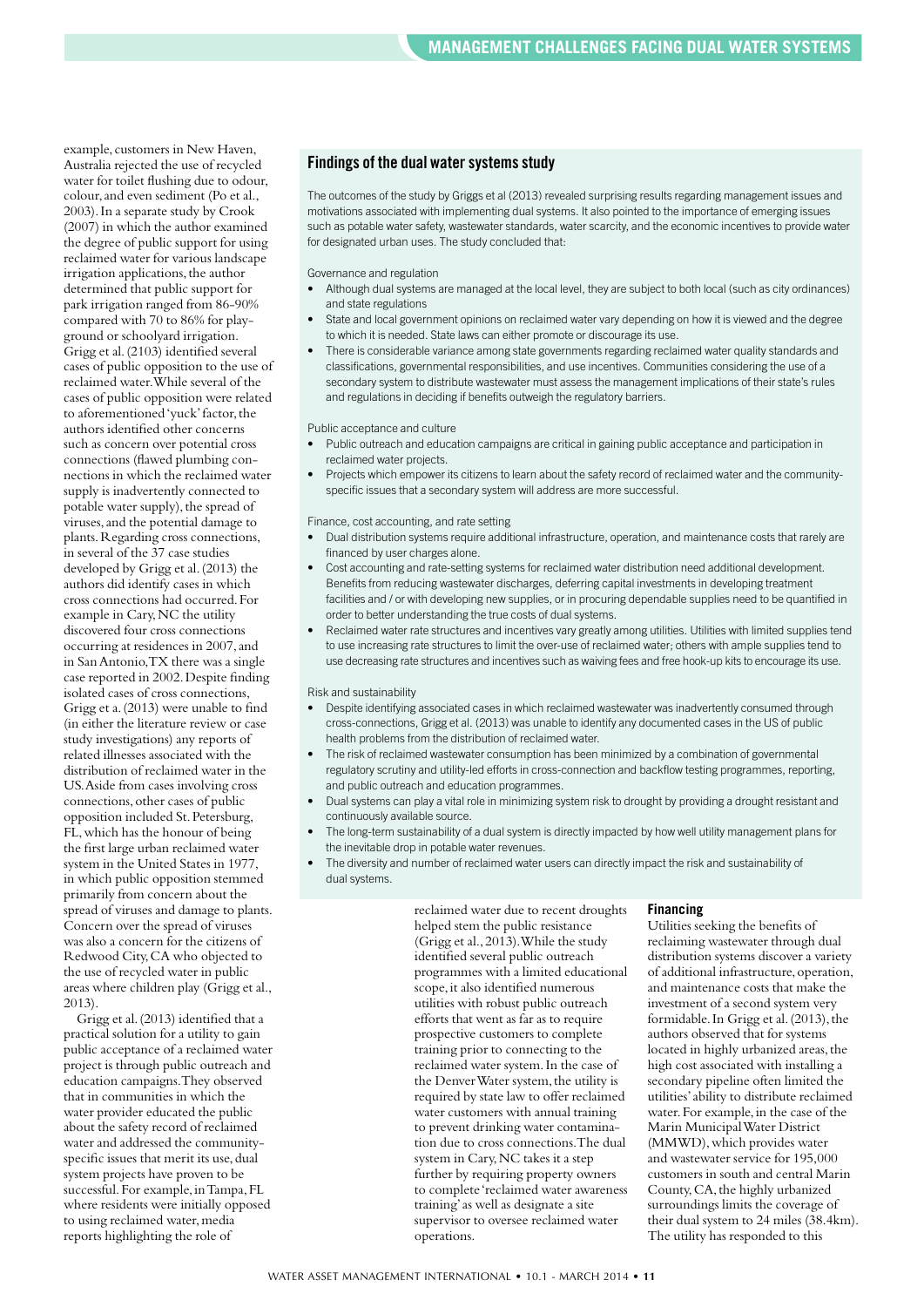

limitation by looking for opportunities such as building renovations and new construction to connect more users to the existing system.

Another infrastructure-related expense associated with dual systems relates to providing additional seasonal storage for reclaimed water.Whereas demand for reclaimed water for landscape irrigation is high during the summer months, this demand lessens considerably during the winter months.Utilities looking to minimize wastewater discharges year round or perhaps store unwanted reclaimed water in the winter for use during the high peak summer months often invest in additional storage infrastructure. Grigg et al.(2013) found that storage was a major issue for several dual systems throughout the country, including the LOTTAlliance project inWashington State where there is significant reclaimed water available for reuse but the member utilities lack the necessary storage to utilize it.In the case of the dual system in Largo, FL the utility increased the system's combined storage capacity to 18MG (68.4ML) in order to minimize discharge toTampa Bay.

In addition to the infrastructurerelated costs, reclaimed water systems have unique maintenance and operation challenges that can also be expensive. Many of the 37 utilities selected as case studies reported significant expenditures with cross connection and backflow testing,added reporting, and public outreach and education programmes.For example,Cape Coral, FL reported that the reclaimed system requires more maintenance due to cross connection control,reporting leaks and spills, and field quality testing. In Dunedin,FL the utility's testing and outreach programme consists of annual testing and inspection of backflow prevention devices, inspection of the drinking and reclaimed water plumbing for each customer, and an educational programme which includes

videos and brochures delivered doorto-door (Grigg et al., 2013). Redwood City,CA also has a very extensive public outreach and educational programme that provides free training sessions twice a year on the safe and proper use of recycled water as well as complementary one-on-one residential conservation consultations and site water use analysis.

The study concluded that the added capital,operating and maintenance costs associated with operating dual water systems can be very significant and difficult to finance from user charges alone.While the literature review and case studies performed by Grigg et al.(2013) did identify dual systems in communities such as Fukuoka City, Japan and Orlando, FL,which are financed solely through commodity charges, the majority of the utilities in the study reported that the reclaimed water portion of their dual systems were not profitable and required some form of subsidy.While the reported losses of non-potable systems were based on comparisons of direct cost to revenue charges, the study found that utilities often had not prepared rigorous accounts for their systems.Researchers observed that financial information was frequently obscured by data limitations and accounting inconsistencies.For example,while some utilities separate the potable, reclaimed water, and sewer systems costs,most grouped the sewer and reclaimed water costs as a single 'wastewater' cost.The study also identified several inconsistencies in how utilities report various types of costs such as operation and maintenance, debt from capital expenditures, and employee salaries.Grigg et al. (2013) also observed that most of the utilities used as case studies lacked a holistic view in assessing the true financial impacts of their dual system on their community's water portfolio. For example, benefits such as extending scarce water supplies, reducing

**Reclaimed water sign. Credit: Straight 8 Photography/ Shutterstock.com.** wastewater discharges,and deferring or avoiding capital investments in treatment facilities should all be considered when assessing the financial impact of dual systems.

#### *Cost accounting and ratesetting*

Accurate cost accounting requires utilities to look beyond the 'direct cost vs. commodity charge revenue' viewpoint when assessing the actual costs and savings associated with reclaiming wastewater through a dual water system.Savings associated with reducing wastewater discharges, deferring capital investments in developing treatment facilities, deferring costs associated with developing new supplies,and procuring dependable supplies in areas prone to drought need to be quantified and factor into the dual system cost accounting process (Grigg et al,2013).For example,while the city of Olviedo, FL reports that the reclaimed system is costly, the cost accounting of the system does not attempt to quantify the benefit of providing the community with a much-needed additional water source required to meet demands without exceeding its cap on groundwater pumping.In the case of the East Bay Municipal Utility District (MUD) in northern California,increasing the use of reclaimed water has enabled the utility district to defer developing new supplies and the construction of an additional potable water reservoir. For the community ofYelm,WA, which is susceptible to drought due to its limited water supplies, the dual system has saved more than nine billion gallons (34.2 billion litres) of potable water per year by using reclaimed water primarily for irrigation.While both of these utilities have demonstrated benefits associated with dual systems, neither has attempted to quantify these benefits as part of their reclaimed water cost accounting.

The study by Grigg et al.(2013) identified a variety of rate structures for both the potable and reclaimed water components of the dual distribution systems.The most common rate structure for potable water is an increasing block rate, which encourages conservation by increasing unit price charges once consumption surpasses a specified threshold.For instance,Marin MunicipalWater District (MMWD) uses an increasing rate block structure for both their potable and recycled water rates to encourage potable water conservation. MMWD's reclaimed water rates are set at a specified percentage (55%) of the potable water rate.This approach is very common for reclaimed water charges.However,some reclaimed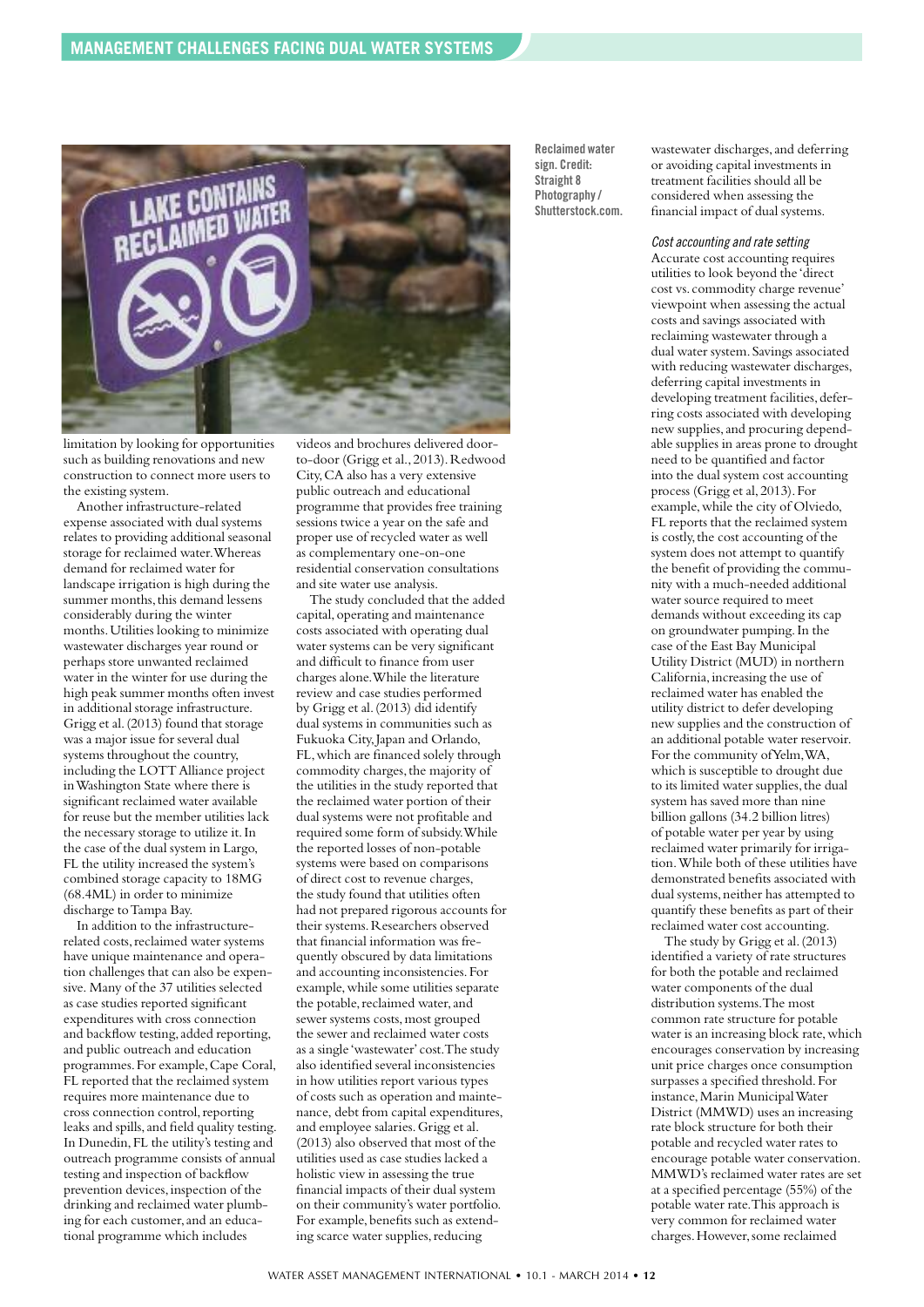water rates have the increasing block structure and may have fines from over-use of reclaimed water, such as in Dunedin,FL.In cases in which utilities want to encourage reclaimed water use, they can apply a decreasing block rate structure (decreasing unit price charges as use increases) while others use low reclaimed water rates.The dual system in Ocala,FL uses this approach by using reclaimed water rates that are only one-quarter the potable water rates.Other utilities offer services to customers to encourage use of reclaimed water.For example,the dual system in Largo,FL offers simplified processes for connecting to the reclaimed system,waiving fees,and free hook-up kits.

#### *Risk and sustainability*

Risk is a measure of exposure to threats and consequences.For any system distributing reclaimed water, the greatest risk is the potential public health consequences associated with inadvertent consumption through cross-connections.From a utility management perspective, there are two fundamental questions that must be addressed:what are the public health consequences associated with the consumption of reclaimed water, and what actions can be performed to minimize the potential threat? In addressing the potential health consequences,while the study by Grigg et al.(2013) did identify isolated cases of cross-connections, neither the literature review or case study investigations identified any major public health problems resulting from the consumption of reclaimed water in the US.Examples of cross-connection occurrences include the community of Cary,North Carolina,which reported that at least four crossconnections occurred in residences in 2007 and an incident at the Denver Zoo in 2006 during the construction of a dual system. In both cases, there were no reported illnesses for people or animals (Sanchez,2006).In addressing the issue of how utility management can minimize the potential threat,Grigg et al.(2013) provided evidence showing that risk the US to cross-connections has been minimized by a combination of governmental regulatory scrutiny and utility-led efforts in cross-connection and backflow testing programmes, reporting, and public outreach and education programmes. For example, the City of Cary responded to the crossconnection incident in 2007 by upgrading their standard specifications and cross-connection details.Since then, Rick Jordan from the City reports that there have been no reported cross connections or

associated illnesses in the community. In the case of Denver Water, the utility's proactive approach includes a backflow and cross connection programme, which includes annual inspections and testing as well as mandatory yearly training for all reclaimed water customers (Edmiston,2011).

For communities susceptible to drought or with limited quantities of potable water, the use of reclaimed wastewater as an alternative supply can minimize system risk by providing a drought resistant and continuously available source.In the case of the state ofArizona,Clinton (2010) reports that the need for a drought proof water supply was the primary incentive for the state's push to utilize dual systems.Similarly,Parsons (2010) reported that public acceptance of reclaimed wastewater use in the state of Florida grew sharply following the droughts of 2000,2001,and 2007. Grigg et al.(2013) identified numerous examples of communities which are utilizing reclaimed wastewater for drought protection,including seven communities in California alone (Burbank, Irvine Ranch, Livermore, San Diego, Redwood City, Santa Barbara,and Santa Rosa).

While the use of reclaimed waste-

*...benefitssuch as extending scarce water supplies, reducing wastewater discharges, and deferring or avoiding capital investmentsin treatment facilitiesshould all be considered when assessing the financial impact of dual systems.*

> water as an alternative supply source might address the system-specific needs of the community,the study by Grigg et al.(2013) revealed that failing to consider the inevitable drop in potable water revenues can have a severe impact on the secondary system's sustainability.For communities in which theTSE portion of the system is operating at a profit, this may not be as much of a concern.However,as the study concluded, there are limited communities operating under this scenario.The potential drop in potable revenues can be especially challenging when water and wastewater are owned by different utilities.For example,in the case of the Central Contra Costa Sanitary District (CCCSD) which is a special district serving a 146 square mile (233.6km<sup>2</sup>) area of central Contra Costa County California,over 77 percent of the district's reclaimed water customers get their potable water from local utilities.This situation required delicate negotiations between the

CCCSD and the local water utility (Hermanowicz et al.,2000).

Another key factor acting the sustainability of dual system identified in the study by Grigg et al.(2013) relates to the type and diversity of the reclaimed water service.As an example, at the time of the investigation by Grigg et al. (2013), the community of Pittsburg,CA had a total of eight reclaimed water customers (two power plants, five city parks, and a golf course).In contrast to Pittsburg's limited customer base focusing on large-usage consumers, the community of Oviedo,FL has over 720 reclaimed water customers, most of which use reclaimed water for residential and commercial irrigation.Having a limited number of high usage customers makes the Pittsbug system riskier and less sustainable than the Oviedo system,which has a large user base.Another example of service diversity-based risk can be seen with the system in in Odessa,TX.Because Odessa's reclaimed systemTX had a limited number of customers, when two industrial users decided to stop using reclaimed water, the total reclaimed water demand was cut by nearly 50% (Edmiston,2011).

#### **Conclusions**

For utilities facing the need to extend water supplies and / or improve the management of wastewater, the use of a secondary pipe network (dual system) to distribute reclaimed water can be an attractive solution. Like most things in life, these benefits come at a cost.So in assessing the feasibility of a dual system, each community must assess if the water supply and wastewater management benefits outweigh the regulatory, public acceptance, economic, sustainability and challenges.

Since no two water systems are alike, the specific management challenges and eventual solutions facing every water provider are unique. Nonetheless, the management challenges, case study examples,and solutions discussed in this paper provide a roadmap for navigating through the process. ●

#### **Acknowledgements**

The authors express their thanks for the support from theWater Research Foundation for funding the project and the Project Advisory Committee members: Bob Castle, Water Quality Manager for the Marin Municipal Water District and Jian Yang, an Environmental Engineer with AmericanWater,who helped to formulate the project and review the interim results.

This project would not have been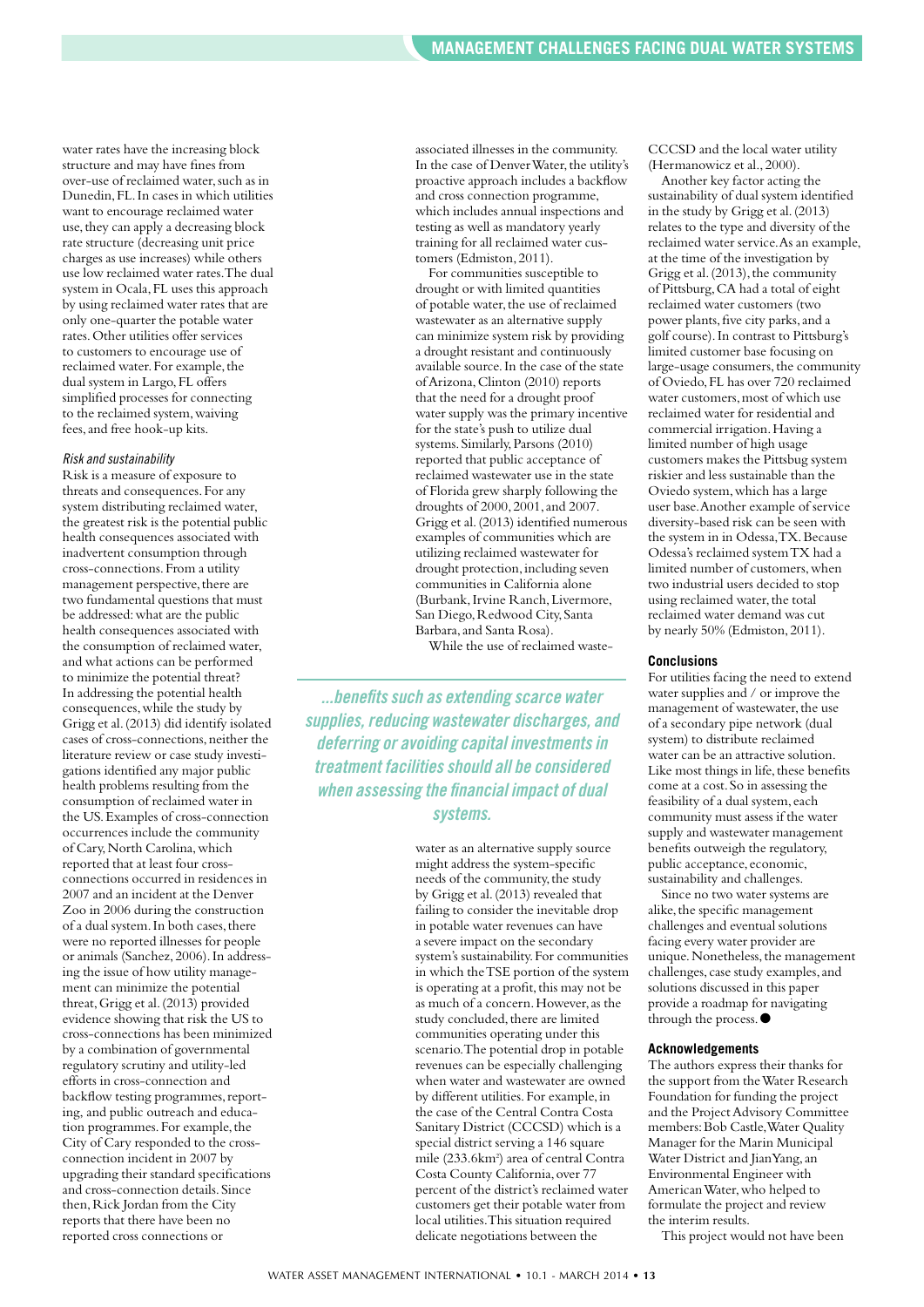possible without the very valuable help from the utilities that sponsored our workshops and field visits in Florida, California andTexas.In Florida,Dave Bracciano ofTampa BayWater and Irvin Kety of the Largo system helped us a great deal in planning and organizing a very useful event.In Oakland, our event was organized in conjunction with a meeting of the Northern California Chapter of theWateReuse Association.Anita Jain ofWhitley Burchett & Associates and Curtis Lam of HydroScience Engineers helped us make the arrangements.

Lastly,we would like especially to thank Dr Daniel A Okun, who is now deceased but who inspired us to think more deeply about the possibilities of dual water systems.

#### **References**

*BACWA RecycledWater Committee (2010),RecycledWater Policy.www.bacwa.org/LinkClick.aspx? fileticket=n0jhSgZT7yw%3D&tabid= 120&mid=721.Accessed 12 July 2012. Clinton, T (2010), Other Supply Options* – *ReclaimedWater.Northern CaliforniaWater Reuse Chapter Meetings,San Francisco,CA. Crook,J (2007),What's Still in theWater? Answering the Recurring Questions. http://pncwa.org/Available4Download/WAR euse07/morning/jamescrook.pdf.Accessed 13 July 2011. Edmiston,S (2011),Evaluating the*

*Performance of Dual Distribution Systems.MS Thesis.University ofTexas atTyler.*

*Grigg,NS,Rogers,PD and Edmiston,S (2013),DualWater Systems:Characterization and Performance of ReclaimedWater.Water Research Foundation,Report 4333,Denver, CO.www.waterrf.org/PublicReport Library/4333.pdf.Accessed 21 February 2014.*

*Hermanowicz,SW,Diaz,S,Coe,J (2000), Prospects,Problems and Pitfalls of UrbanWater Reuse:A Case Study.Water Science & TechnologyVol 43,No 10, pp 9-16.*

*Po,M,Kaercher,J and Nancarrow,B (2003), Literature Review of Factors Influencing Public Perceptions ofWater Reuse. http://citeseerx. ist.psu.edu/viewdoc/download?doi=10.1.1.19 7.423&rep=rep1&type=pdf.*

*Accessed 17 September 2013.*

*Parsons,L (2010),ReclaimedWater Use in Florida –TheWave of the Future? www.imok.ufl.edu/soils/hanlon/cca/2008/par sons.pdf.Accessed 12 July 2012.*

*Sanchez,FJ (2006),Denver Zoo:Lion's Quarters Recycle Cross-Connection.AWWA Rocky Mountain Section,2006Water Reuse Workshop,Golden,CO.*

*TCEQ (Texas Commission on Environmental Quality) (2013),Chapter 210 – Use of ReclaimedWater. www.tceq.texas.gov/assets/public/legal/rules/ru les/pdflib/210a.pdf.Accessed September 2013.*

*WateReuseAssociation* (2011), National *Database ofWater Reuse. www.watereuse.org/info/nwrdb.Accessed 16 January 2013.*

# **Condition assessment – what have we learnt? What can we still learn?**

Breivoll Inspection Technologies has developed the inline tool PipeScanner for the inspection of the condition of medium diameter metallic pipes and has been used by several utilities in Scandinavia and the rest of Europe. Most notably, around 100 inspections have been carried out on the Oslo

**Matthew Poulton, Arne Christian Vangdal, Lars Brenna and Martin Skjelvareid** Breivoll Inspection Technologies, Tromsø, Norway. Email: matthew.poulton@breivoll.no, arne.christian.vangdal@breivoll.no.

#### **Chetan Hathi**

Oslo VAV, Sofienberg, Oslo. Email: chetan.hathi@vav.oslo.kommune.no.

© IWA Publishing 2014

VAV network. Matthew Poulton, Arne Christian Vangdal, Lars Brenna, Martin Skjelvareid and Chetan Hathi summarise the most important findings from these inspections, what has been learnt and how the use of inspection data can be maximised.

M**any utilities are now adopt-ing a pro-active – and even predictive – rather than reactive approach to water distribution pipeline rehabilitation, based on the statistical analysis of breaks and other risk-based or opportunistic decision criteria (Poulton et al. 2009a).**

However, the majority of breaks are on small diameter pipes (<200mm) and for larger diameters, these techniques are generally less reliable.At the same time, the consequences of failure are generally larger for these pipes.Indeed, the direct and social costs associated with damage and disruption after a pipe break can be significant and it is highly desirable from an economic point-of-view to limit large main breaks to as few as possible.Therefore, other means of assessing pipe structural integrity need to be sought, even if they bring additional costs.

Condition assessment provides a useful tool for determining the actual condition of pipelines.There are a range of evasive and non-evasive techniques available on the market today (WRF 2013).Breivoll Inspection Technologies (BIT) has developed the PipeScanner for in-line inspection of drinking water pipelines using the patented Acoustic Resonance Technology (ART) (Vangdal et al. 2011).The technique can distinguish

between sediments and rust nodules, and the remaining pipe wall thickness. The current version of the PipeScanner inspects metallic pipes between 250 and 400mm. Scanning is continuous for up to 750m in each direction from the point of insertion into the pipe and detailed thickness plots are produced as well as information on the size of rust nodules and degree of internal and external corrosion (Figure 1).

A detailed analysis of the results allows utilities to decide whether to replace or rehabilitate individual pipe segments,whole stretches of pipeline or whether such measures can be postponed if the pipeline is still in good condition.The proposed actions are based both on quantitative data (thickness measurements) and qualitative observations of anomalies and can be used to perform an economic analysis of rehabilitation needs.Deferring rehabilitation of a pipe in better-thanexpected condition not only reduces the replacement costs, but results in lower social and environmental costs. It is important to consider the wholelife cost when making calculations in order to fully evaluate the benefit of inspection (Gaewski et al.2007).

OsloWater and SewerageWorks (VAV) supplies water to 680,000 people in the Oslo area through a 1550km long network of mainly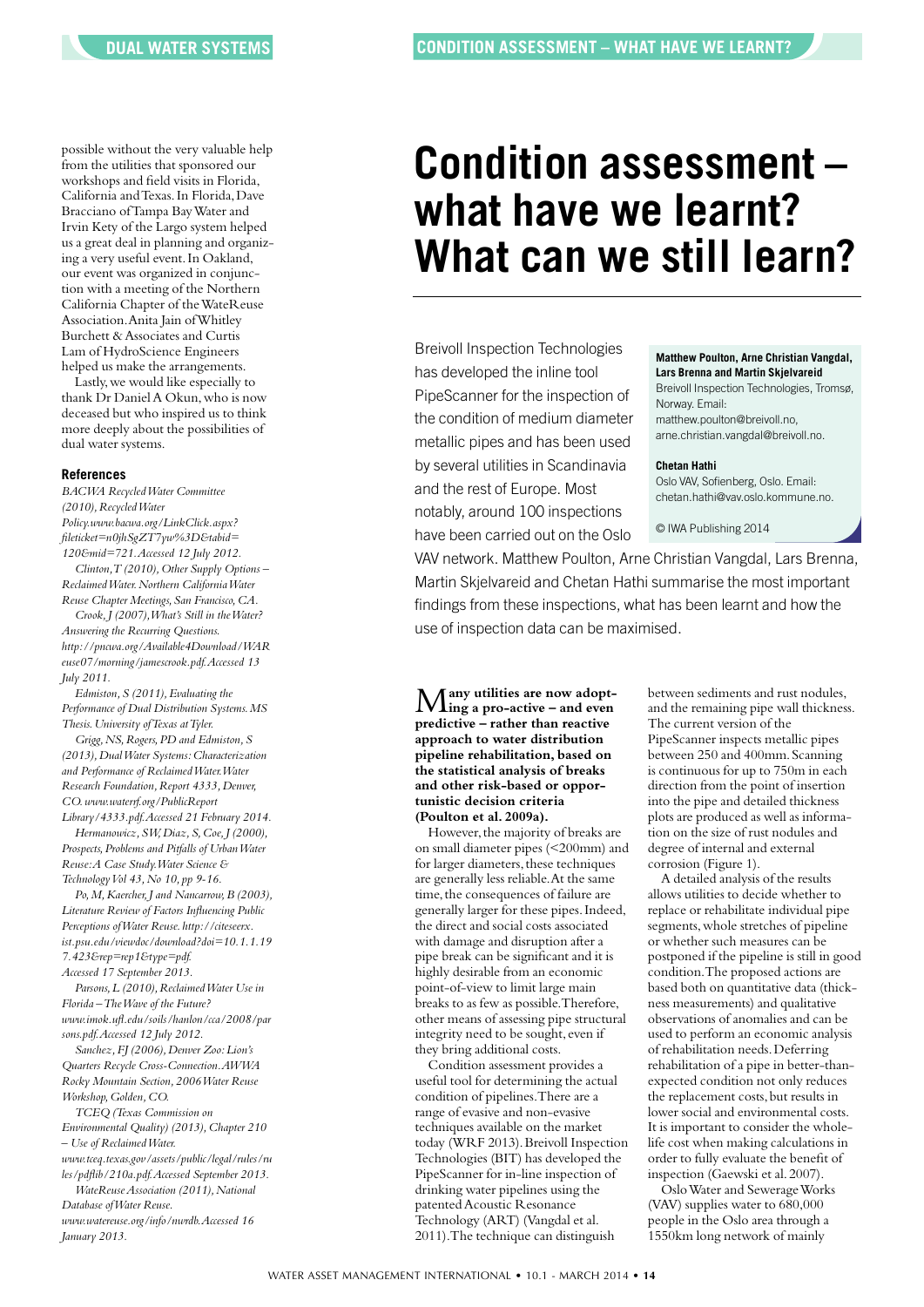metallic pipes.To counter network degradation, fulfil the European Union DrinkingWater Directive and met new service levels,VAV has prepared a comprehensive Rehabilitation Plan for the period 2010-2020.The Plan comprises an investment of €200 million (\$275 million) for the Plan period.

VAV has been using the Pipe Scanner since 2007 in order to develop a greater understanding of the condition and continuing deterioration of the water network and to make effective investments.About 25-26km (more than 7000 pipe segments of around 4m in length) have been inspected in approximately 100 separate inspections (Figure 2).The results from the PipeScanner are digitised inArcGIS and stored in the geodatabase.They consist of information about residual pipe thickness, internal or external corrosion and the nature of the corrosion.VAV is by all accounts an advanced water utility with a comprehensive and state-of-the-art GIS and has been a key participant in many asset management-related research projects.

Although the length of inspected pipes is still below 2% of the network total, the large number of individual pipe segments and amount of data generated by each inspection means that a statistical analysis of inspections to-date can be performed.This paper will look at how the inspection data can be synthesised and what overall conclusions can be made.This is of use,both to prioritise further inspection planning,and also as a basis of developing corrosion models to more accurately estimate remaining life expectancy from a structural perspective.A simplified economic model based on the OsloVAV example will also be presented to illustrate the cost / benefit of the inspection programme. The paper will conclude with a discussion on more recent developments involving the PipeScanner and subsequent treatment of condition data.

#### **Method**

The results from the PipeScanner can be analysed at the individual pipe segment level (each segment is generally 6m or less in length) or the overall pipe level (where a'pipe'is the entity defined by the utility in its GIS or database and is generally between two manholes).For rehabilitation of small diameter pipes based on statistical analysis,it is more efficient to work at the 'series of connected pipes'level rather than replace individual pipes (Poulton et al. 2009b). However, for larger pipes where the condition is actually known from the inspection it



## *Figure 1* **Examples of BIT PipeScanner plots. The plots represent**

**thickness, distance (from centre of pipe) and pitting (light blue is external and yellow isinternal)**

> *Figure 2* **The Oslo VAV network**

may be more efficient to work at the pipe or even pipe segment level. Both quantitative and qualitative data are delivered from the PipeScanner via the state-of-the art

PARS – Pipe Analysis Report System (Figure 3 andTables 1 and 2). Statistics can then be derived for

each pipe, for example:

- Mean or X percentile median thickness value for all segments in pipe
- Minimum or mean minimum thickness value for all segments in pipe
- Total internal and external (when internal not also present) corrosion area for all segments in the pipe
- Number of each main anomaly type per km for all segments in the pipe

Once the data are summarised at pipe level,attempts can be made to correlate with other data from the GIS database, for example:

- Installation period
- Soil type
- Traffic type
- Other environmental or operational attributes

The economics of pipe inspection can be calculated by summarising the proposed actions from the various inspections.These include:

- Structural no-dig rehabilitation
- Point repair or rehabilitation
- Internal lining or coating
- 'Do nothing'(as the pipe is still in good condition)



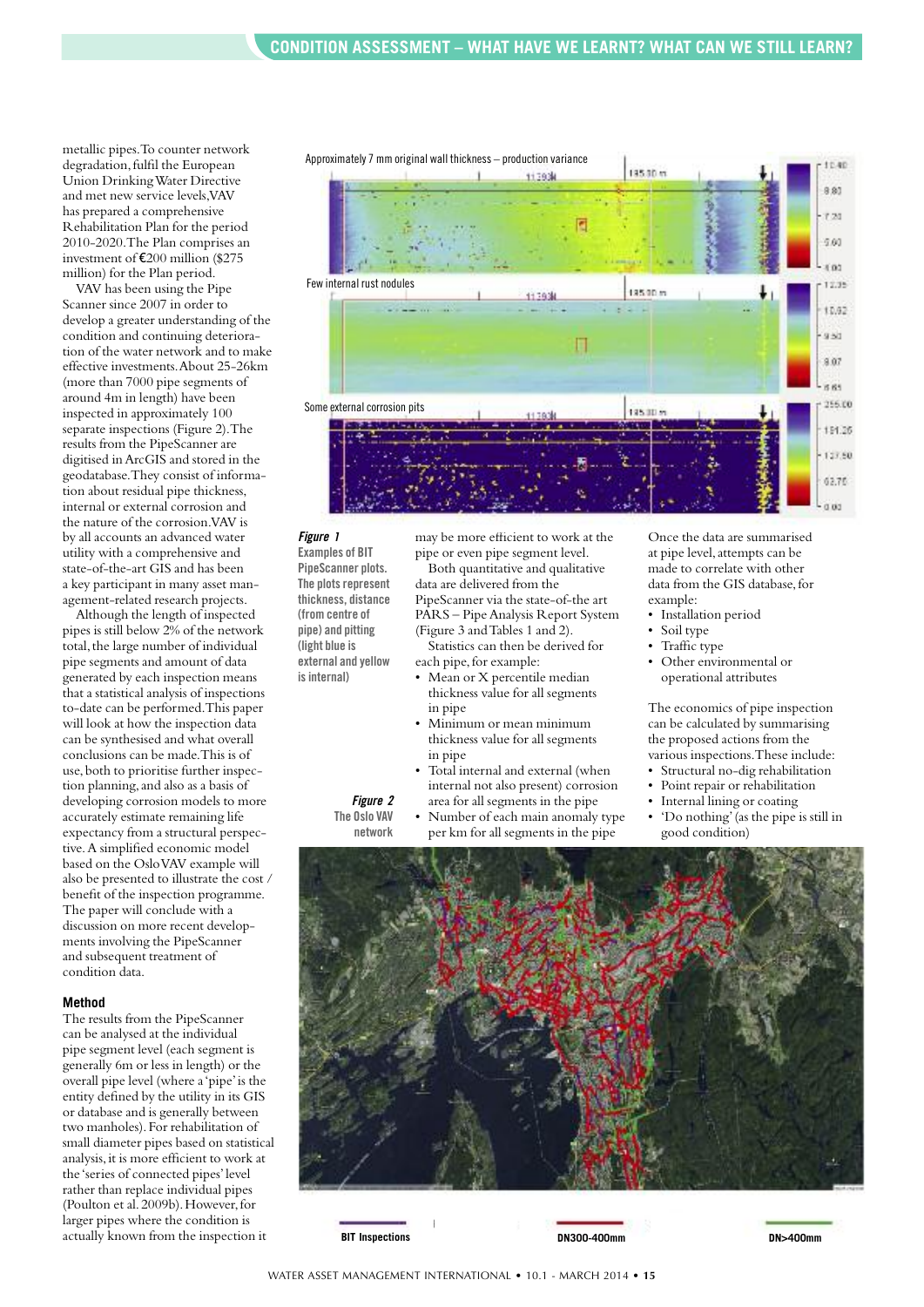Thickness measurements are continuous but can be summarised for pipe segments or between any two points



Annotations for anomalies can be localised or applied to whole segments

Clearly, the more pipes that fall under the last category, the greater the savings.Although the direct costs alone can result in savings, it is useful to consider the whole life cost and make allowances for social and environmental costs as well as the in-ground value.

#### **General findings**

There are a number of general findings from the data synthesis exercise.

The first is that there are often two or more different pipe types present in a single 'pipe'(the entity defined in the GIS database).This is evidenced by different pipe lengths (matching with different manufacturing standards) and / or clear differences in original thickness values, corrosion patterns and inner topography of the pipe. This simply means that several manufacturing companies supplied pipes at the time of installation.In some cases these segments might have been stored together and hence the distribution of pipe types is somewhat random. In other cases, the first part of a pipe might be all one type and a second type used when the first ran out.

Secondly,an inspection will often uncover information missing from maps or the GIS.This might include additional fittings and the discovery of undocumented repairs or misaligned pipes.The inspection might also point to incorrect asset information (e.g. a pipe believed to be cast iron is

actually ductile iron or even plastic).

*Figure 3* **Inspection data**

Thirdly, many pipe stretches demonstrate a high degree of heterogeneity with regards to condition – pipes in a generally poor condition will often have a number of segments in good condition and vice versa.Localised environmental conditions are likely to be crucial – for example external corrosion might be more prevalent on a section next to a leaky joint. Consequently,in some cases rehabilitation decisions might be made at the segment rather than pipe or stretch of pipes level.

Finally, for several pipe types, production variance (different original thickness values in the longitudinal or circumferential direction) is common. Allowances need to be made for this if attempts are made to model the corrosion.

#### **Summary of anomaly observations**

The data presented in this paper are from approximately 15km of theVAV inspections (corresponding to the data produced using PARS.The number of anomalies per km are presented for different installation periods (Table 3)). Whilst being far from a rigorous analysis, the results are interesting. An increase in internal corrosion with age is logical.Younger pipes exhibit more external corrosion though.This is probably linked to material (the most recent installation period is

predominantly ductile iron rather than cast iron).Additionally,installation methods have changed (e.g.manual to machined backfill) and cheaper and poorer backfill material might have been used.This is also very apparent when looking at breaks in smaller pipes,with those installed after the SecondWorldWar generally breaking more than those laid before.Angular thickness variations decrease with installation period suggesting improved manufacturing techniques being introduced.Longitudinal thickness variations increase for newer generation pipes (ductile iron). Manufacturers confirm that even today they are not able to guarantee uniform thickness.

With further inspections it should be possible to break down the installation periods further,in line with the broad categories of pipe types defined by the utility.This information may be useful in prioritising pipes for inspection. Soil data is also available for Oslo VAV,but not at a resolution that can really be applied to individual pipe segments.Should more localised information ever be measured or collected then it would be worth analysing.

#### **Synthesis of thickness measurements**

Thickness statistics for 300mm cast iron pipes are presented for different installation periods (Table 4).The average thickness value is the mean value of all pipes inspected from each installation period.This value is in turn the mean value of all the median thickness values for each segment in the pipe.The minimum thickness value is the minimum value of all pipes inspected from each installation period.This value is in turn the minimum point from all segments in the pipe.

Very few pipes from the 19th

| Pipe Id | Seg. Id      | From Os. | To Pos. | <b>Median Thickness</b> | <b>Minimum Thickness</b> | Int. Corr. % | Ext. Corr. % |
|---------|--------------|----------|---------|-------------------------|--------------------------|--------------|--------------|
| 22522   |              |          | 14.8    | 14.3                    | 12.9                     | 9.1          | 0.1          |
| 22522   |              | 14.8     | 19.8    | 13.8                    | 12.4                     | 5.8          | 6.2          |
| 22522   | $\mathsf{h}$ | 19.8     | 24.7    | 13.7                    | 12.3                     | 3.8          | 1.3          |
| 22522   | ь            | 24.7     | 29.7    | 13.4                    | 12.7                     | 0.4          |              |
| 22522   |              | 29.7     | 34.7    | 13.4                    | 12.6                     | 1.4          |              |

### **Table 2: Inspection data (qualitative) example**

**Table 1: Inspection data (quantitative) example**

| Pipe Id                                                                | Seg. Id | From Os. | To Pos. | Anomaly                         | Class $(1-4)^*$ |  |
|------------------------------------------------------------------------|---------|----------|---------|---------------------------------|-----------------|--|
| 22522                                                                  | 3       | 11.8     | 13.8    | Internel corrosion area         |                 |  |
| 22522                                                                  | 4       | 15.2     | 16.8    | External corrosion              |                 |  |
| 22522                                                                  | 5       | 19.8     | 21.1    | Production variance             |                 |  |
| 22522                                                                  | 6       | 19.8     | 24.7    | Internel and external corrosion |                 |  |
| 22522                                                                  |         | 29.7     | 30.3    | Angular shift at joint          |                 |  |
| $*$ Class 4 = most severe – pipe should be replaced as a high priority |         |          |         |                                 |                 |  |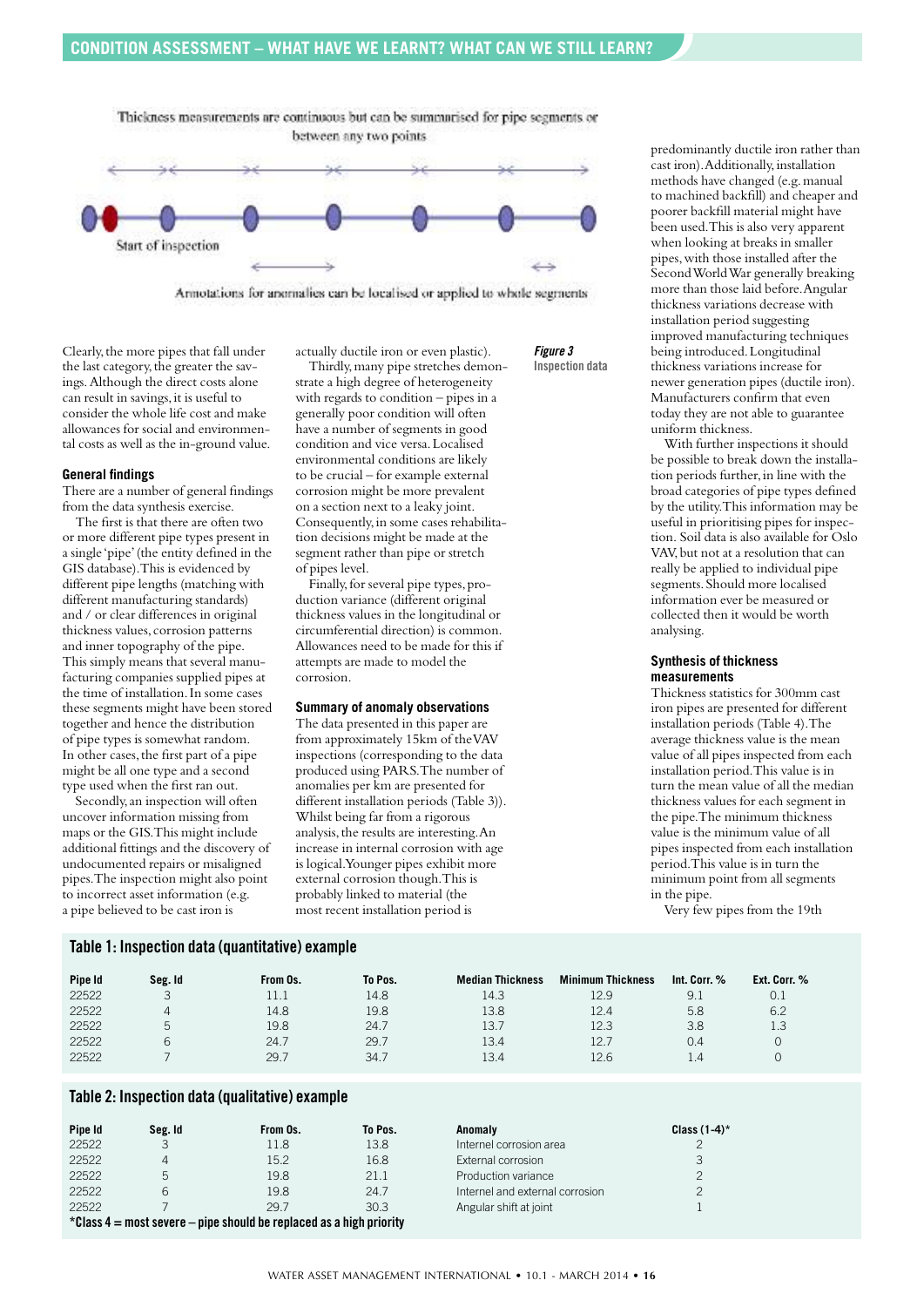century have been inspected but those that have tend to have a larger original thickness.This is consistent with the fact that many very old smaller diameter pipes are still in service and have yet to break. Nevertheless, the thinnest points of these pipes indicate a large percentage reduction in thickness.The youngest pipes have the lowest average thickness and the lowest average as a percentage of the assumed original thickness.This is consistent with break statistics for smaller diameter pipes. Loss in wall thickness because of poorer installation is a distinct possibility.Ductile iron pipes laid after 1964 are known to have an even lower wall thickness.

Again with further inspections,it should be possible to break down the installation periods further in line with the different generations of cast iron used by the utility.A more rigorous statistical analysis using,for example, the Linear Extension of theYule Process (LEYP) (Renaud et al.2012) is recommended.This would allow predictions of condition at the pipe level, though variations will occur at the pipe segment level variations. In effect,it would enable utilities to prioritise their inspection planning in a more effective manner.Condition data can be used as a covariate in a break prediction model (again using LEYP,for example).The problem is that attribute values are needed for each pipe and the number of inspected pipes (as opposed to pipe segments) is insufficient at the moment.If the condition covariate is derived from a corrosion model and not based on another covariate (e.g.installation period) then the problem can be overcome.

#### **Residual life expectancy**

Improved estimation of the residual life expectancy,based on current condition and an improved corrosion model, is the next challenge.To complicate the task, corrosion rates are known to change over time.Generally, the rate decreases as corrosion products actually help prevent the pipe.

#### **Table 3: Relationship between anomalies and installation periods**

| <b>Installation</b><br>period | Rust/Internal<br>corrosion | External<br>corrosion | <b>Angular thickness</b><br>variation | Longitudinal<br>thickness variation | Inspection<br>length (km) |
|-------------------------------|----------------------------|-----------------------|---------------------------------------|-------------------------------------|---------------------------|
| 1909-1938                     | 208                        | 117                   | 66                                    | 10                                  | 6.9                       |
| 1943-1959                     | 129                        | 92                    | 51                                    | 4                                   | 3.9                       |
| 1960-1979                     | 98                         | 160                   | 4                                     | 63                                  | 3.9                       |

#### **Table 4: Relationship between thicknessvalues and installation periods(300mm cast iron)**

| <b>Installation</b>                                                                                      | Average        | <b>Minimum</b> | Angular       | <b>Minimum</b> | Inspection  |  |
|----------------------------------------------------------------------------------------------------------|----------------|----------------|---------------|----------------|-------------|--|
| period                                                                                                   | thickness (mm) | thickness (mm) | thickness % * | thickness % *  | length (km) |  |
| 1859-1888                                                                                                | 14.8           | 9.7            | 972           | 63.8           | 0.3         |  |
| 1909-1938                                                                                                | 12.8           | 9.0            | 96.6          | 76.1           | 4.2         |  |
| 1949-1964                                                                                                | 124            | 948            | 98 O          | 73.3           | 3.7         |  |
| * As a percentage of the assumed original thickness (obtained from appropriate manufacturers' standards) |                |                |               |                |             |  |

Additionally,dynamic water quality and hydraulic conditions can affect the rate of corrosion.

#### **Economic calculations**

A cost model needs to be capable of quantifying the economic benefits of inspecting a pipe now,rather than either leaving it until it breaks or replacing it at a particular age or at a time determined in a more subjective manner.Economic calculations for OsloVAV (direct costs only) are presented inTable 5.The rates apply to Oslo only,where costs tend to be higher than the rest of Norway (which in turn is more expensive than most other countries).Table 6 shows the savings from declaring pipes healthy after an inspection and from using point repair rather than replacing longer stretches.There are clear savings when inspection is performed prior to rehabilitation.The inspection costs are just 10% of the direct costs and the total cost of the recommendations is 33% of the cost of installing new pipes with open-trench technology.

For a more rigorous cost model, whole life costing needs to be adopted and both environmental and social (indirect) costs taken into consideration. Social costs include disruption to water supply, traffic and businesses, increased insurance premiums and

costs relating to burst damages. Estimations on social costs from various case studies vary considerably from around 25% of direct costs for certain no-dig techniques,to around 400% of direct costs (NRC, 2005).Although these costs are very subjective,a reasonable estimate (as a percentage of direct costs) should be possible based on certain key

- information, e.g.: • Number of consumers affected
- Urban / rural area
- Road / pavement type
- Failure-related costs the consequences of a large diameter pipe failure can be very significant and need to be factored into any calculations.The purpose of inspection should be to maximise the life of good assets whilst singling out weaker segments and reducing the number of such incidents.
- In-ground value  $-$  the value of ageing, yet structurally sound, buried infrastructure is underestimated (indeed for assets over 40 years, utilities currently consider the book value as zero in Norway).Based on the residual life (determined by inspection rather than using an average value for the particular cohort), the in-ground cost will be between zero and the full'as new' value of a replacement pipe.

#### **Table 5: Direct costsummaryfor Oslo VAV**

| <b>Recommended action</b>                    | % of Inspections         | Length (km)              | % of length | Cost/m $(\epsilon)$      | Total cost $(\epsilon)$ | Total cost $*(\epsilon)$ |
|----------------------------------------------|--------------------------|--------------------------|-------------|--------------------------|-------------------------|--------------------------|
| Structural rehabilitation                    |                          |                          |             |                          |                         |                          |
| $(No-Dig)$                                   | 33                       | 8.0                      | 35%         | 1300                     | 10.4M                   | 29.4M                    |
| Point rehab./repair                          | 13                       | 3.3                      | 14%         | 154                      | 0.5M                    | 3.5M                     |
| Internal lining or coating                   | 23                       | 6.1                      | 27%         | 520                      | 3.1M                    | 11.8M                    |
| No action needed in                          | 24                       | 4.6                      | 20%         | 0                        | 0                       | 0                        |
| short or middle term                         |                          |                          |             |                          |                         |                          |
| No recommendations possible                  | 8                        | 0.8                      | 4%          | $\overline{\phantom{a}}$ |                         |                          |
| Total cost of BIT inspection                 |                          | $\overline{\phantom{a}}$ |             | 65                       | 1.5M                    |                          |
| New pipes laid (with digging)                | $\overline{\phantom{a}}$ | $\qquad \qquad -$        | 2080        | $\overline{\phantom{a}}$ | 47.4M                   |                          |
| <b>Total cost of recommendations</b>         | 100                      | 22.8                     | 100%        | $\overline{\phantom{0}}$ | 15.5M                   |                          |
| * If particular method was used on all pipes |                          |                          |             |                          |                         |                          |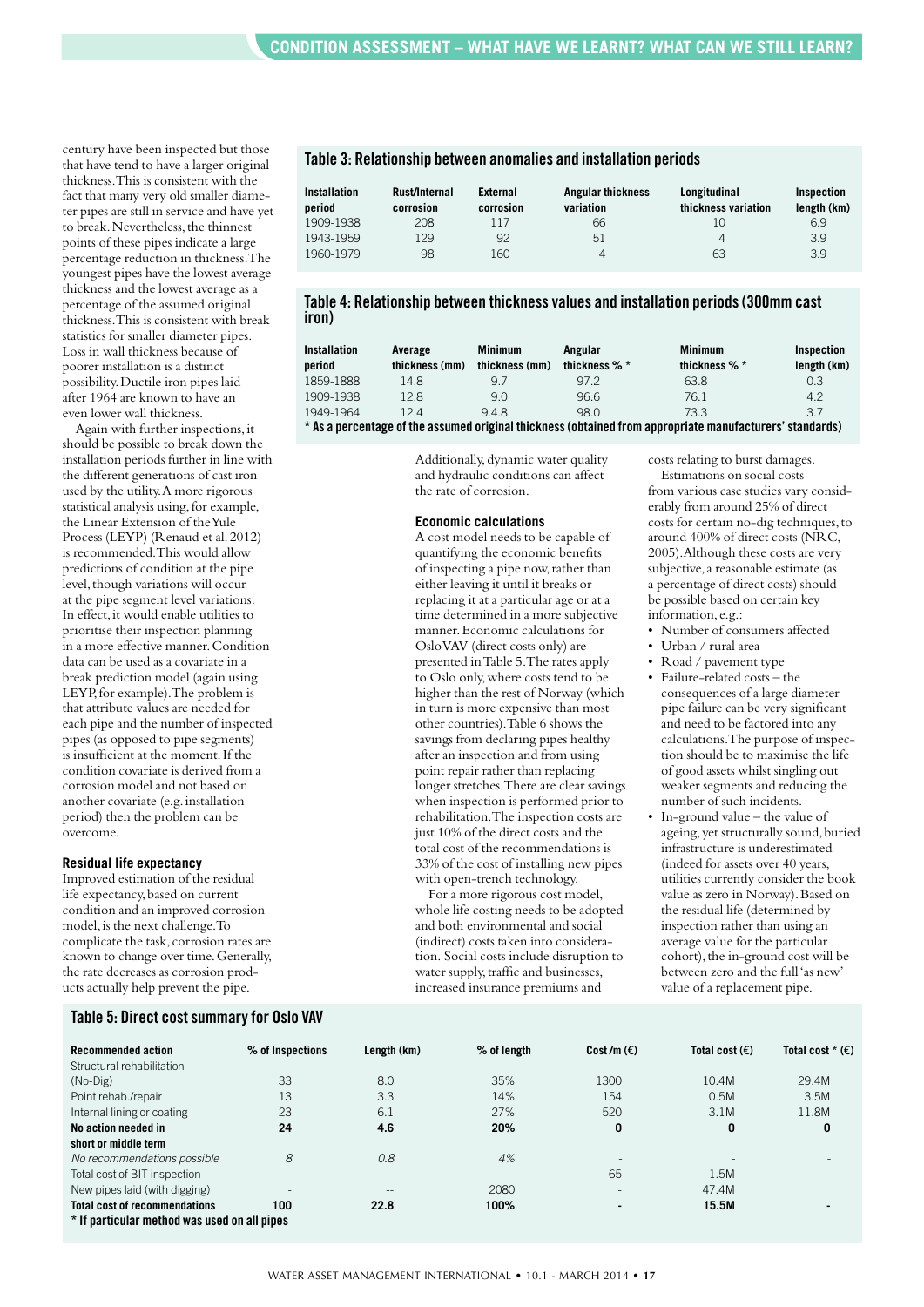# **Table 6: Potential costsavings**

#### **Savings from declaring pipes healthy compared to other potential actions (**€**)**

| 9.6M                                                         |
|--------------------------------------------------------------|
| 6.0M                                                         |
| 24M                                                          |
| Savings from point repair comp. to other method $(\epsilon)$ |
| 6.9M                                                         |
| 4.3M                                                         |
| 1 7 M                                                        |
|                                                              |

• Environmental costs – these are of increasing importance as stricter regulations are introduced (e.g.CO2 emissions)

#### **New and future developments**

A new PipeScanner will shortly be produced, capable of inspecting larger diameter pipes (up to 600mm). Combination with other sensory devices such as leakage or water quality sensors is also being considered. The more information that can be gained, the more cost-effective the inspection becomes and the greater the benefit to the utility.The inspection results to-date can be used to validate new or improved corrosion models. In particular,3D thickness profiles add significantly more information to a model or rehabilitation decision than using a few sample measurements. Visual representation of numeric data is also a useful tool and has been investigated (Figure 4).Each inspection can be viewed as a 'movie', showing both the internal topology and the thickness along the pipe (shown as a ring around the 3D plot).

#### **Conclusions**

In recent years, the number of inspections carried out by BIT using theART PipeScanner has increased

significantly.The large number of pipe segments inspected has allowed BIT to build on its knowledge database, providing a better understanding of certain patterns and their likely cause. There are now sufficient inspection data from the OsloVAV network alone to begin statistical analysis of the condition data.This in turn is a step towards a corrosion model that is capable of using the high resolution data to make better predictions of residual life time.Initial basic statistical analysis shows that trends exist at the cohort level,but that each pipe is too heterogeneous to allow generalisations for rehabilitation planning.However, this information is useful in planning further inspections,with pipes from poorer condition cohorts generally being targeted for inspection first. Trends in both thickness measure-

ments and type of anomalies encountered are consistent with other experience and observations from statistical break analysis.These trends are sometimes counterintuitive but plausible explanations are offered.

The economic argument for inspection is presented based on the recommendations from previous inspections in Oslo.It is important for utilities to appreciate the in-ground value of their assets – a pipe that is over 100 years old





but is still in good condition may be considered to have the same value as a brand new pipe.Inspection is most cost-effective when rehabilitation can be postponed or when relatively few pipe segments from a longer stretch of pipe need replacing.BIT is conscious of the importance of all data collected from an inspection,Add-on services besides thickness measurement (e.g. leakage detection) and improvements on how data are viewed and interpreted (e.g.3D visualisations) are important developments. Further improvements will be researched and developed in parallel with an increased world-wide inspection programme.

From the utilities perspective, to achieve a sustainable rehabilitation it is imperative that the service criteria are defined, infrastructure data and supporting data are available in suitable quantity and are quality controlled, the decision support system is suitable for the analysis to be performed and the organisation possesses the necessary resources, expertise and authorisation to perform the work.

OsloVAV is in the process of building the above foundation to prepare for future rehabilitation,maintenance and operation of its water network.●

#### **References**

*Gaewski,PE,Tata and Howard Inc. and Blaha, FJ (2007),Analysis of total cost of large diameter pipe failures,AWWARF report.*

*NRC (2005),Social cost considerations for municipal infrastructure management, NRC report.*

Poulton, M, Kropp, I and Vanrenterghem-*Raven,A (2009a),Evaluating risk of multisegment pipes for prioritizing pipe rehabilitation. Proceedings ofWorld Environmental andWater Resources.Congress Kansas City,May 2009.*

*Poulton,M,Le Gat,Y and Brémond,B (2009b),The impact of pipe segment length on break predictions in water distribution systems. In:StrategicAsset Management ofWater Supply andWastewater Infrastructures (Alegre,H,ed.). IWA Publishing,Lisbon, pp 419-432.*

*Renaud,E,Le Gat,Y and Poulton,M (2012),Using a break prediction model for drinking water networks asset management: From research to practice,Water Science & Technology:Water Supply 12-5,674–682.*

*Vangdal,AC,Sægrov,S,Reksten,K and Ugarelli,R (2011),Experience from inspection of water pipes – hard fact basedAM – opportunities and consequences.Proceedings of 4th LESAM conference,Mülheim an der Ruhr, Germany,September 2011.*

*WRF (2013),Pioneering Non-Destructive ConditionAssessmentTechnologies for Small Diameter Cast & Ductile Iron Pipe.Draft report ofWRF,MWH,UK.*

**TThis paper was presented atLESAM 2013 – the IWA Leading-Edge Strategic Asset Management conference, held 10-12 September 2013 in Sydney, Australia.**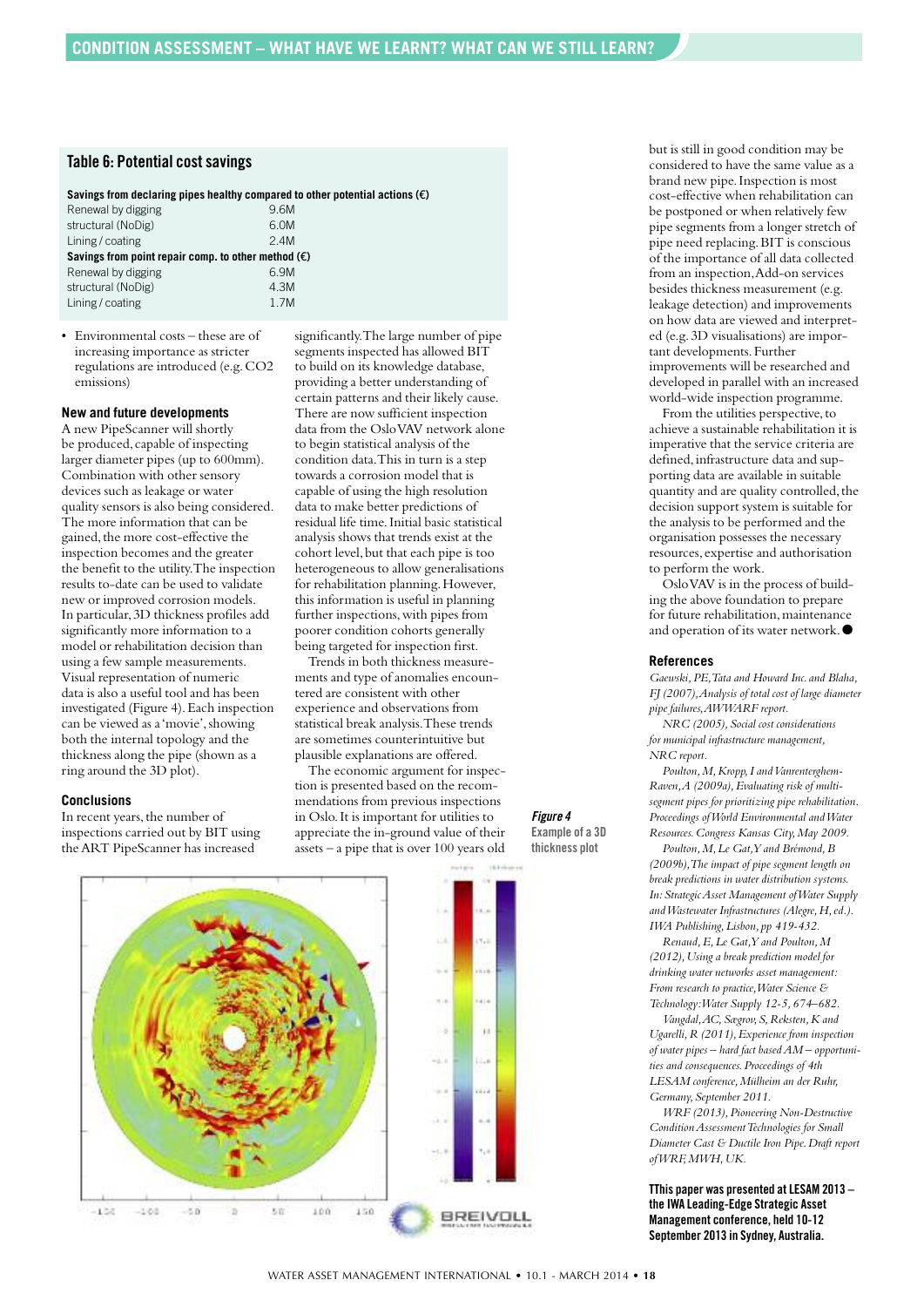# **Sydney Water's critical water main strategy and implementation - a quantitative, triple-bottom line approach to risk based asset management**

A key challenge for Sydney Water is the proactive management of its critical water mains. To assist with this, Sydney Water and its consulting partner Sinclair Knight Merz have developed a quantitative risk-based approach for the management of critical water mains. Greg Kane, David Zhang, David Lynch and Michael Bendeli discuss the tool, which is used to support a multi-pronged risk treatment programme.

#### **Greg Kane and David Zhang**

Sydney Water Corporation, Parramatta, NSW, Australia. Email: greg.kane@sydneywater.com.au; david.zhang@sydneywater.com.au.

#### **David Lynch and Michael Bendeli**

Sinclair Knight Merz, Melbourne, Victoria, Australia

non-critical water main failures, with renewals based on asset failure history. In contrast,CWMs pose a potentially high risk from the perspective of loss of water supply and other financial, social and environmental impacts. CWMs require a more proactive management approach based on risk assessment (the combination of likelihood of failure and the consequences of failure), including condition monitoring and performance measurement. However, little proactive maintenance and renewals had been conducted in the past,in part due to the lack of tools and quantitative data needed to justify programme expenditure.

To progress its proactive management of critical water mains, Sydney Water partnered with SKM to develop a targeted asset management strategy that integrates all relevant works programmes for critical water mains, as well as a number of tools and decision frameworks that Sydney Water use to implement the strategy and an asset management implementation plan.A key element of the project was the development of an asset management decision tool to quantitatively assess pipeline failure risk and assist in proactive maintenance programmes and renewal decisionmaking for individual CWM assets. This paper provides an overview of SydneyWater's quantified risk based tool,its effectiveness and future

© IWA Publishing 2014

S**ydneyWater is Australia's largest water utility, providing drinking water, wastewater services,recycled water and some stormwater services to over 4.6 million people in Sydney,the Illawarra and the Blue Mountains. Water is supplied through a network of over 21,000 kilometres of water pipes, across a 12,700km2 area of operations. SydneyWater is a statutory state-owned corporation, with the Independent Pricing and RegulatoryTribunal (IPART) as the economic regulator.**

SydneyWater manages its water main assets in two'classes'– critical or non-critical, depending on the consequence of a failure.Critical water mains (CWMs) are defined generally as all water mains with a diameter of 300mm and above. Some smaller diameter water mains are also classified as CWMs due to their service and location characteristics – such as single feeds to large numbers of customers,single feeds to pressure reducing valve zones and pump-only systems, and mains in environments (natural and built) that will experience significant impacts should a pipe breakage occur.CWMs comprise approximately 4700km of water mains, many of which are old,large diameter cast iron mains with a relatively higher likelihood of failure.The different management approaches for critical and non-critical water mains is riskbased,as illustrated in Figure 1.

Non-critical water mains are generally of smaller diameter and have a lower impact when they fail.As such, SydneyWater employs a responsebased maintenance strategy to manage

# *Figure 1*

**Management approachesfor critical and noncritical water mains**



**Quantitative risk-based asset management tool**

improvement areas.

Utilities throughout the world face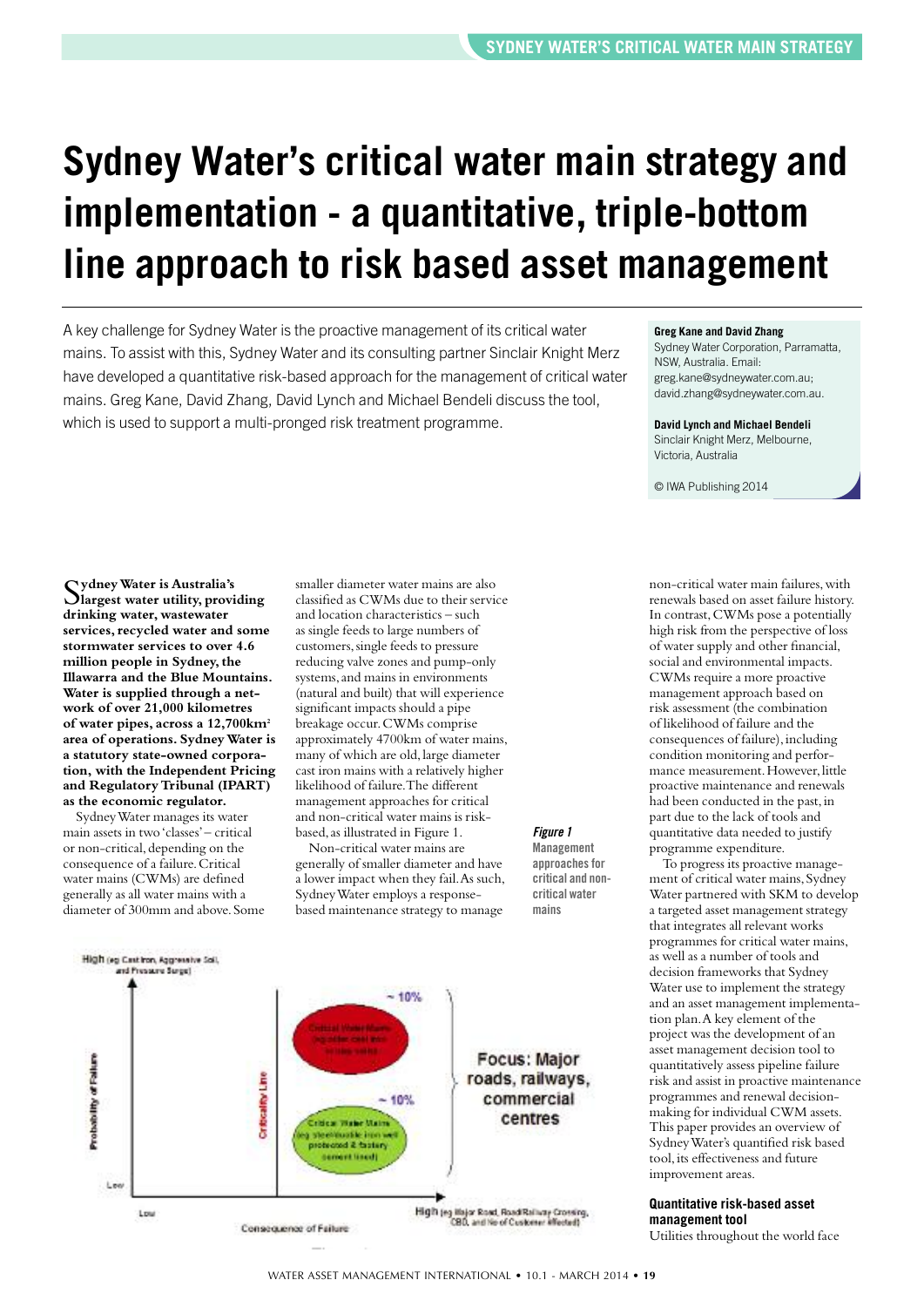

the challenge of determining the optimal timing for CWM renewal in order to balance risk exposure, customer satisfaction and limited funds.Asset management decision making is no longer a purely engineering decision, it is also an economic decision – requiring an understanding of economic costbenefits when mitigating risks through either asset (renewal) or non-asset (system configurations, changing the operational regime or procedure) solutions.

Commercially available economic tools for water mains take a top-down approach based on broad conditions and statistical modelling of pipes at a cohort level.While this approach does provide an estimation of renewal expenditure, it does not provide any details of which specific CWMs are to be targeted for replacement or renewal.The quantitative risk-based asset management tool provides a powerful approach to prioritise CWMs by their risk profiles and to quantify risks in economic terms,using specific asset, condition and location data (linking with GIS data) to quantitatively determine the probability of failure and consequence of failure of each individual asset.

The risk tool quantitatively assesses the likelihood of failure of individual assets and calculates a range of economic and community impacts, measuring them in monetary terms. A high-level concept of the risk assessment component of the tool is shown in Figure 2.Detailed risk profiles – current year and future – are developed for individual CWMs as well as for mains and shutdown blocks (divisions of a pipeline that can be hydraulically isolated), on which some operations and maintenance activities are performed (e.g. contingency plans

and valve exercising). As such, the tool enables timely intervention that reduces the number of CWM failures and hence reduces the loss of water, transport disruptions and impact to the environment (such as chlorinated water discharge and landslips).

The tool also takes into account cost-benefit considerations for the selection of risk mitigation measures to establish the most appropriate and cost effective response as a function of the CWM asset risk.As a result, the tool is able to both prioritise operations and maintenance work and to identify and justify future renewals projects – enabling Sydney Water to have a more efficient investment programme by better targeting intervention work.

As a consequence there is a more robust, transparent and defensible basis for investment in critical water mains to our Board,and in the pricing submission to our regulator,IPART. The tool also defines the relevant and targeted information that needs to be collected for economically efficient and effective decision-making (e.g. from contractors undertaking pipe condition assessment of CWM assets).

#### **Likelihood of failure**

The tool uses a hierarchy of values to quantitatively assess the likelihood of failure:

- Probability of failure estimated by using statistical analysis
- Probability of failure determined by the mains failure history
- Probability of failure determined by the condition assessments

While there are three possible measurements of probability of failure that are used in the tool,only one can be applied for the risk matrices.The default option is the probability of

## *Figure 2*

**Risk assessment component of the asset management tool**

failure, calculated using the statistical analysis.Should a failure history P(f) be available,it will be applied in the tool in preference to the default P(f). Similarly,should condition assessment probability be available, it will be applied in the tool in preference to failure history P(f).

#### *Desktop failure estimates*

The default option is only used initially to prioritise the condition assessment works.The failure history and the results from condition assessment are then used in the later stages of the renewal decision-making process.

This approach is shown in'The cost of customer preferences: the development of a pipeline asset risk management system – PARMS'report (CSIRO,2002).The expected number of failures is a function of age,material, diameter, pressure, soil corrosiveness and length, and the annual probability of failure is estimated to follow a Weibull distribution.In determining likelihood of failure, it is important to understand the definition of failure associated with failure modes and various material types as these factors impact on the predicted likelihood of failure significantly. Commonly, a definition of failure can be defined as a certain percentage of the wall being corroded, the strength of the pipe no longer sustaining the stress, a throughwall corrosion,or there is a large patch or cluster of through-wall corrosion.

#### *Condition assessments*

During the past ten years Sydney Water has been actively working with consultancies,research institutes and other water agencies inAustralia and overseas to investigate and develop various condition assessment techniques and industry capability.These techniques include direct pitting measurement, visual inspection, pressure monitoring, eddy current, remote field technology (intelligent pigging), linear polarisation resistance (LPR),finite element analysis, coating defect survey, Sahara technology, destructive testing and the external corrosion assessment tool (ECAT). Following on a series of trials of condition assessment techniques in 2005 a critical water main condition assessment programme has been developed.

To improve communication and understanding of the condition and performance of buried water mains between the condition assessment service providers and SydneyWater, a condition assessment technical specification was developed in 2009. This specification sets out Sydney Water's generic requirements for condition assessment of critical water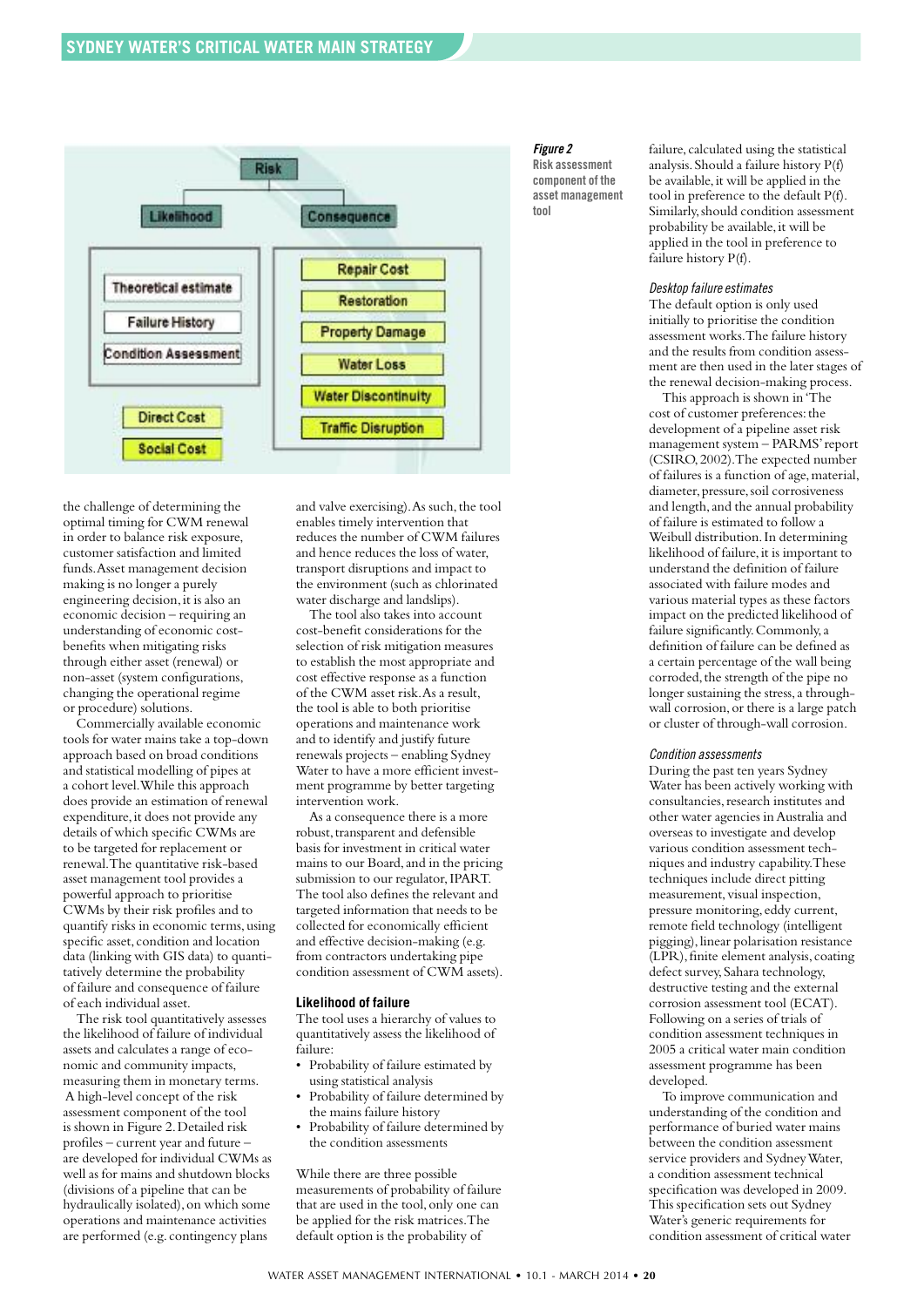mains made from mild steel, ductile iron,and cast iron.The condition of each pipeline is assessed using a twostage approach; general inspection and detailed inspection.

For each stage, there is a need to develop a consistent approach based on an agreed methodology such as definition of failures based on maximum stress or full wall penetration or fracture mechanism theory.The information gathered is integrated into the quantitative risk tool for the use of assessing the condition and planning future work of Sydney Water's critical water mains system.

To further improve the understanding of likelihood of failure, Sydney Water initiated a collaborative research project inAugust 2011 on advanced condition assessment of critical pipe through working with international water research organisations, Australian water utilities and three Australian universities,and committed overall funding of \$16 million (including \$4 million cash) over five years. The Advanced Condition Assessment and Pipe Failure Prediction Project undertakes fundamental research in order to deliver practical outcomes to help water utilities manage critical water pipe assets effectively.The research is organised according to three Activities and these three research Activities are conducted at Monash University,University of Technology Sydney and the University of Newcastle respectively:

- Activity  $1 -$  How, when and where will pipes fail within the entire network?
- Activity 2 How do we assess the condition of the pipe cost effectively?
- Activity 3 How do we calculate pipe deterioration rates accurately with respect to the pipe environment?

#### *Failure history*

SydneyWater's maintenance management system has captured over 13 years of maintenance history, permitting failure history data to be easily obtained from the maintenance system.Where failures have occurred, a likelihood of failure can be derived on the basis of the theoretical probability of failure and the actual failure history.

#### **Consequence of failure**

The consequence of failure is calculated in dollars by considering the triple-bottom-line impacts to SydneyWater,including costs of repairs, water loss, restoration, property damage and customer rebates, as well as the social impacts to the community, including water discontinuity, community disruption (e.g.traffic) and any environmental impact.



*Figure 3* **Duration of key intervals**

*Timeof disruption estimates* A significant aspect in the calculation of failure impacts is to understand the duration of several key intervals from the time of a failure.These include:

- Burst to shutdown:This is the period from the failure of the main until its isolation.
- Shutdown to repair: The period from isolation until it is repaired and the water flows.
- Repair to restore:This is the period until restoration of the surface above the main, e.g.roads.

These different periods influence the calculation of a range of financial and social costs.For example,water loss is calculated from burst to shutdown, water discontinuity is calculated from burst to repair and the transport disruption period is calculated until the road surface is restored to the point that traffic flow can start. This is outlined in Figure 3.

The period of disruption is affected most by the physical location of the burst.It is generally accepted that the period to attend and repair the burst increases for more highly developed areas (e.g. the central business district). To calculate the period of disruption, geographical factors are included in the calculation to take into account increased shutdown and repair times in the central business district and equivalent areas.

#### *Repair and restoration costs*

Repair costs are calculated based on the analysis of SydneyWater's maintenance management system coupled with the general repair methods and with a geographic factor applied to repair costs.Restoration costs are also taken into account on a local government area basis as different councils have different policies on road restorations.

#### *Lossof water*

Loss of water is estimated using the multiplication of flow rate, loss factor, the duration of water loss and the value of water lost.The value of water can be calculated by using long run marginal cost or the cost of the next cheapest alternative source of water supply.

#### *Water discontinuitycosts*

This is calculated using an estimate of the number of customers affected by the water discontinuity.The number



WATER ASSET MANAGEMENT INTERNATIONAL • 10.1 - MARCH 2014 • **21**

*Figure 4* **Business customer acceptance for the duration of interruption (unplanned shutdown – Sydney Water survey**)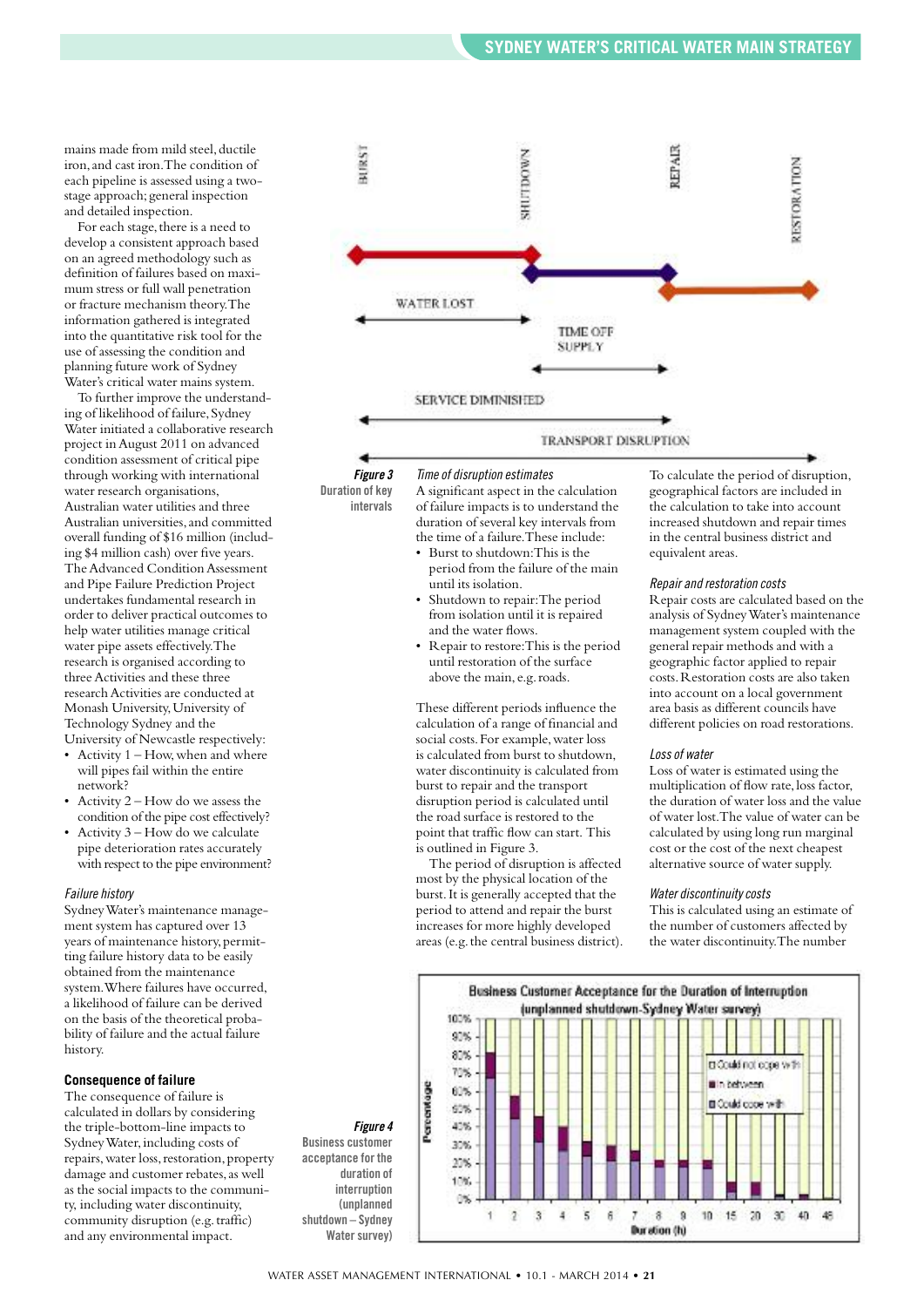## **Table 1: Average hourly cost of delay**

| Category            | Vehicles per day | Cost per hour of shutdown |
|---------------------|------------------|---------------------------|
| Minor road          | 5000             | \$592                     |
| Major road - single | 30,000           | \$7.735                   |
| Major road - dual   | 60,000           | \$23,833                  |
| Freeways            | 95,000           | \$73.487                  |

of customers affected due to water discontinuity is initially sourced from operational experience.To accurately estimate the number of customers affected,water network system hydraulic modelling is required due to the complexity of the water network system configuration.

The calculation of social cost aims to value in monetary terms the inconvenience caused by a lack of water service.Like the transport disruption cost, the inconvenience suffered will be a function of a number of factors:

# **Table 2: Risk matrix**

cost can effectively be estimated by looking at the direct cost of purchasing bottled water.

Figure 4 shows the business customer acceptance of unplanned water disruption at various durations. Survey results show that business customers have less tolerance than residential about the unplanned water discontinuity.

The current calculation is based on the time and cost of purchasing drinking water,with less emphasis on the inconvenience associated

| Probability of<br>failure |                |                          | $\frac{4}{3}$ | 3               | $\overline{2}$ | 11        |
|---------------------------|----------------|--------------------------|---------------|-----------------|----------------|-----------|
|                           |                |                          | above 20%     | 10.0% - 20%     | $5% - 10%$     | $0% - 5%$ |
|                           | 5              | above<br>\$5.00M         | D. C. Lert    | <b>OLD, ATT</b> | 12.8 km        | 88.4 km   |
|                           | 4              | \$2.00M<br>\$5.00M       |               | 2.4 km          | 23.4 km        | 157.2 km  |
| Cornequence               | з              | \$0.75M<br>\$2,00M       | 19.2 km       | 20.7 km         | 70.9 km        | 383.8 km  |
|                           | $\overline{2}$ | \$0.35M<br><b>SO.75M</b> | 9.6 km        | 14.9 km         | 90.2 km        | 532 5 km  |
|                           | ï              | $50 -$<br>\$0.35M        | 84.6 km       | 191.5 km        | 442.2 km       | 2798.6 km |

• Length of service interruption

- Time of day and day of week
- Availability of suitable substitutes
- Demographics of customers

In general,a short period of discontinuity of water supply is unlikely to cause significant disruption as bottled water can easily be obtained at a relatively minor cost.The social

with the lack of potable water for other than drinking purposes.This is likely to be the most important driver of social cost for a longer period of discontinuity of water supply. The longer the outage the higher the inconvenience is likely to be. The supplementation of water supplies through a water tanker is not likely to significantly reduce the social cost as it

#### **Table 3: Management action plan for condition assessment and renewals**

| <b>Risk level</b> | <b>Condition assessment</b>                           | Renewal                         |
|-------------------|-------------------------------------------------------|---------------------------------|
| Very High         | Test, inspect or review immediately to assess the     | Renew or replace within 2 years |
|                   | likelihhod of failure                                 |                                 |
| High A            | Conduct detailed condition assessment within          | Renew or replace within 5 years |
|                   | 2 years to confirm likelihhod                         |                                 |
| High B            | Conduct detailed condition assessment within          | Identify for renewal based on   |
|                   | 5 years to confirm likelihhod                         | cost benefit analysis           |
| Medium            | Annual review of performance data and asset           | Identify for renewal based on   |
|                   | characteristic information and update of risk ranking | cost benefit analysis           |

is primarily associated with ensuring drinking water supply and not returning water service provision.

#### *Transport disruption costs*

When a critical water main breaks close to a major road, it has the potential to cause a significant interruption to the traffic and the local community. This occurs as the failure of the main and its repair causes the closure of part of,or the entire,road.To calculate the costs of traffic disruptions,an estimate of delay time and the value of time lost for various road users are required.

The economic cost of traffic disruption can be estimated by delay per impacted passenger multiplied by the value of time to calculate the economic cost.The delay time can be estimated with a good understanding of the following factors:

- Time of day when failure occurs
- Availability of alternative routes • Provision of warnings (e.g.radio
- announcements) of delays
- Type of road and traffic volumes
- Flow-on impacts to other roads in vicinity especially as cars divert around a closure

The road types included in the tool are: minor road, single major road, dual major road and freeways.A spatial analysis has been carried out to identify the relationship (cross, carriageway,or road reserve) between water mains and various types of roads.For each road type,an estimation of the number of vehicles per day using the road can be obtained from the New SouthWales Roads and Traffic Authority (RTA). If a water main breaks in the vicinity of a road,it will impact the local traffic.In many instances, delay time will be close to zero if traffic conditions are low and there are available alternative routes.

However delays are more likely to be higher during peak hour on main commuter routes where similar substitutes are not available.Duration of impact is the period in which road users are impacted as distinct from the period of repair and restoration.While road closures may occur,traffic will not continue to be impacted as drivers find alternative routes around the disruption.The duration of impact varies according to the road type.Based on traffic management statistical information, it is assumed that the maximum delay for a minor road,single major road, dual major road and freeway is between ten minutes to one hour. The value of time per vehicle is estimated atAUS\$23 per hour,which is calculated using the RTA Economic Assessment Manual.The calculation of the average hourly impact is based on the assumption that there is equal probability that a main will fail in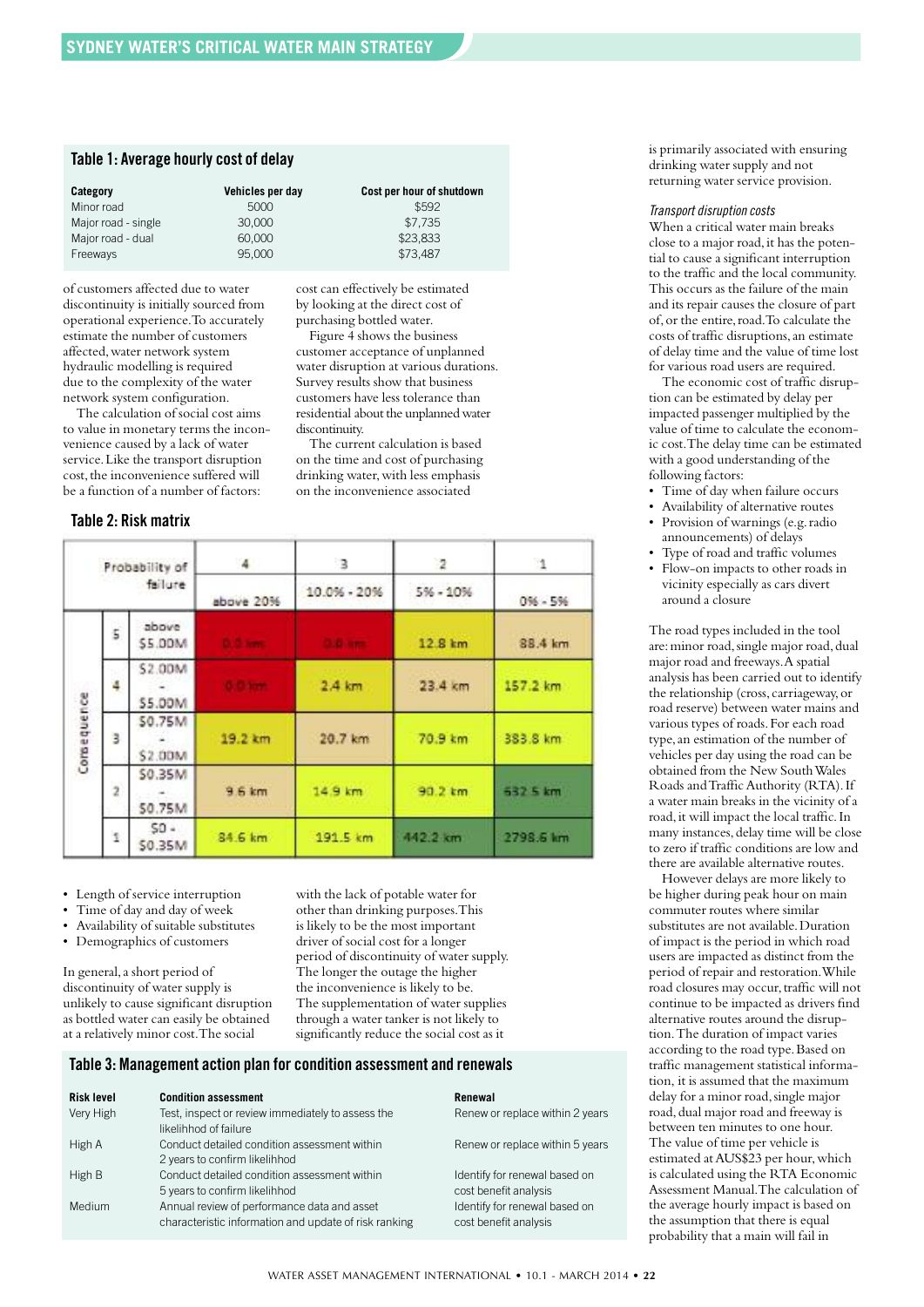every hour of the day.

The cost for each hour of the day is based on assumed traffic level and weighted such that the maximum delay time coincides with the peak traffic periods.The calculation sheet is provided in the tool and the average hourly delay is shown inTable 1.

As the volume of water from the water main break have different impacts on the traffic and the community due to the size of water mains,a diameter factor has been applied to take into account the consequence cost for transport delay due to various sizes of water main.

#### *Third party liability*

When a critical water main breaks, it often has a significant impact on the local community, such as flooding of residential properties and impacting commercial activities.This is calculated using the multiplication of geographic location factor,size factor and average third party liability.Broadly, the third party liability cost is dominantly related to third party damages that are associated with flooding (or flooding induced commercial losses). Because of the complexity of this data, general insurance policy and its assessment, the tool currently assesses flood costs as part of'Third Party Liability' cost,which uses average claim cost,severity factor and geographic location factor to assess the liability.

#### **Risk profile**

Based on the above quantitative calculations of likelihood of failure and consequence of failure, the risk of critical water mains failure is categorised in a risk matrix (Table 2). The risk categorisation is based on best available quantitative information from actual field condition assessment and cost data or best quantitative estimates by other means unless field data is unavailable.

The risk profile is updated regularly. This ensures recent failure history and condition assessment information is incorporated in the updated profile prior to finalising the annual condition assessment and renewal programme.

#### **Critical water main management framework**

SydneyWater currently applies the quantitative risk-based asset management tool in the critical water main replacement decision-making framework.The critical water main decision framework is a formal decision process that identifies, prioritises and recommends critical water mains for condition assessment and / or renewal based on a quantified



risk level of the assets.The decision to renew is made where the main has an unacceptable risk ranking or where the economic risk cost is higher than the mitigation cost.Based on the current regulatory framework,

operating licence, asset performance and the above risk profile,a high-level management action plan for condition assessment and renewals has been developed (seeTable 3) – where a risk level of'very high' could be considered as worthy of priority action, at least for condition assessment.

Risk mitigation may also include non-asset solutions (such as'decommission') if hydraulic modelling reveals that the system reliability and redundancy are not compromised through reconfiguration of the system.This decision logic has been incorporated in business processes,and roles and responsibilities identified and assigned. This is summarised in Figure 5. Delegations have been identified for efficient implementation of the process in line with the decision logic.The process includes an initial risk assessment based on available information, prioritisation and progressive refinement of the risk assessment through condition assessments and analysis of failure history.Application of the process includes:

- Determine risk profile with available information.Prepare and gain approval for high-level programme business case based on the business' acceptance of risk levels. Development of the programme business case will be assisted by long-term capital forecast tool.
- Prepare and conduct condition assessment programme.This provides improved probability of failure information.Consider non-asset risk mitigation solutions
- Update risk profile and identify mains that fall in the risk categories which are unacceptable to Sydney Water and also mains where risk cost is greater than the cost to mitigate the risk and within the overall funds of the programme business case. Gain approval for individual projects in line with defined delegation.



*Figure 6* **Sydney Water businessstrategy**